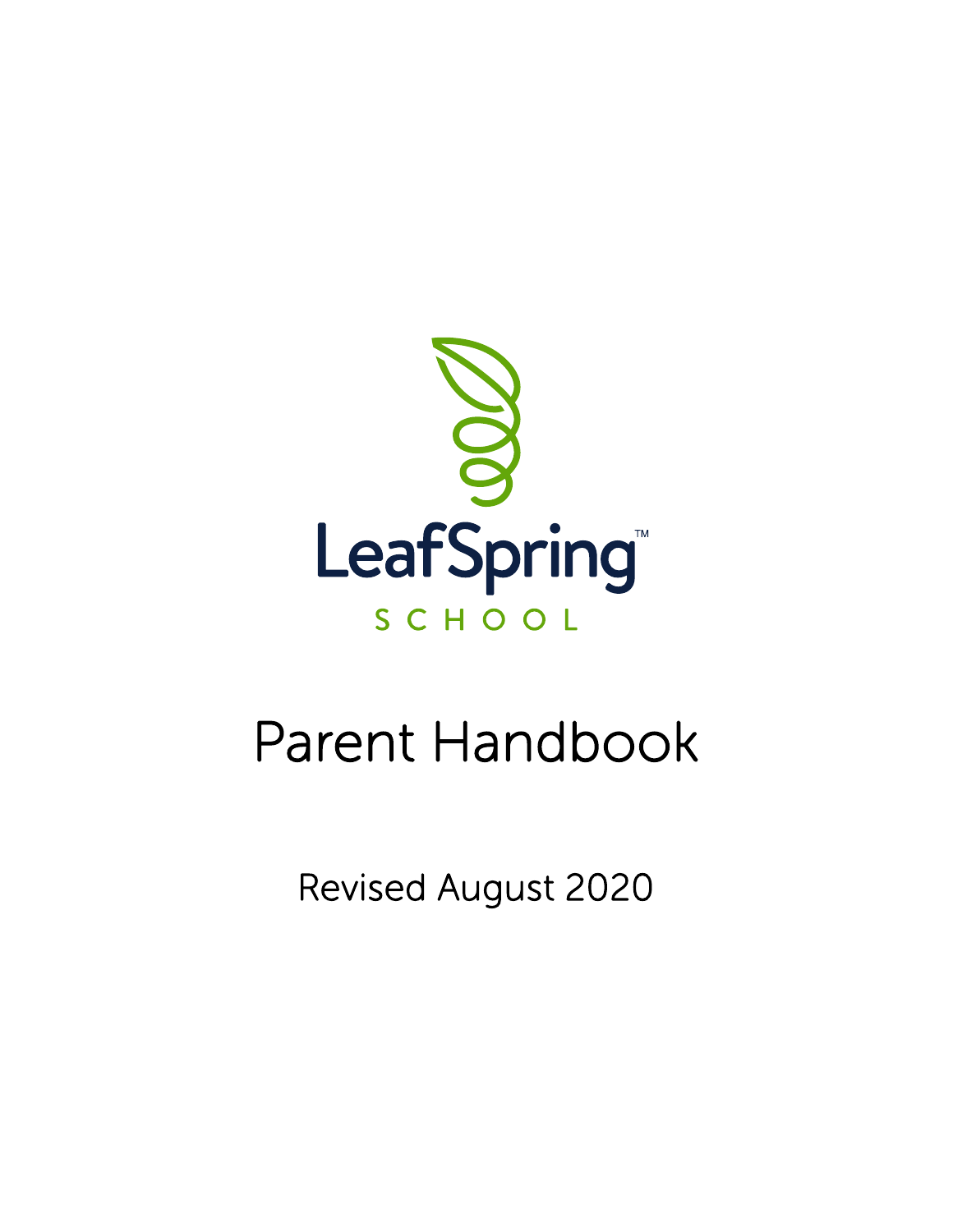### TABLE OF CONTENTS

| <b>Field Trips</b> |  |
|--------------------|--|
|                    |  |
|                    |  |
|                    |  |
|                    |  |
|                    |  |
|                    |  |
|                    |  |
|                    |  |
|                    |  |
|                    |  |
|                    |  |
|                    |  |
|                    |  |
|                    |  |
|                    |  |
|                    |  |
|                    |  |
|                    |  |
|                    |  |
|                    |  |
|                    |  |
|                    |  |
|                    |  |
|                    |  |
|                    |  |
|                    |  |
|                    |  |
|                    |  |
|                    |  |
|                    |  |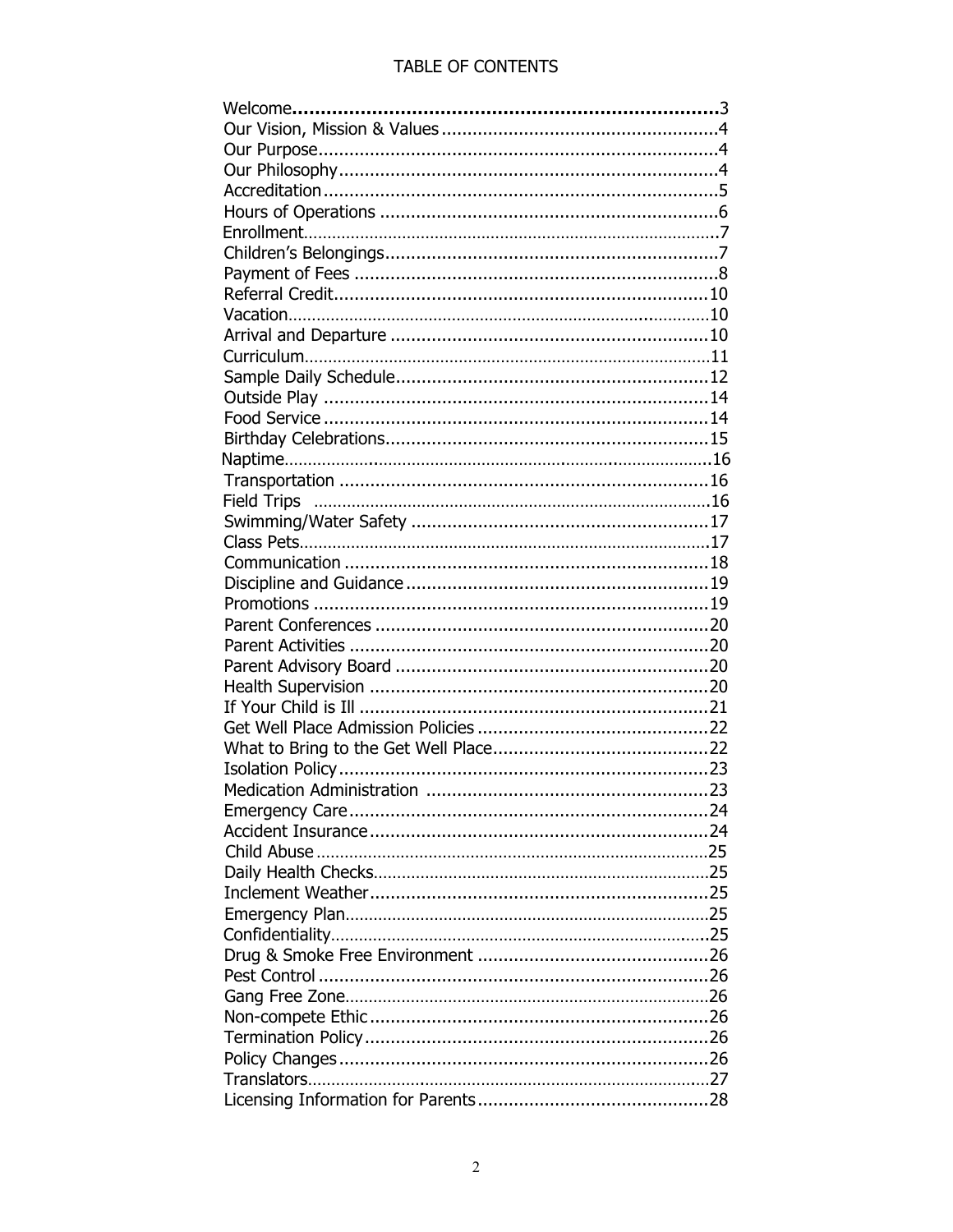## WELCOME!

Our teachers and nurses welcome you and your child to LeafSpring School. We are delighted to have the opportunity to serve you and your family.

LeasfSpring School is a fully licensed, comprehensive care facility that offers developmentally appropriate preschool education, afterschool recreation, as well as professional nursing services for mildly/chronically ill children. Our professional staff of pediatric nurses and early childhood teachers offers a unique program that includes health care as well as early childhood education.

The Get Well Place is an autonomous department of LeasfSpring School. An Advisory Board, which includes local pediatricians, an early childhood specialist, and an infection control consultant, provides policy and operational guidance to both LeafSpring and the Get Well Place. Gail W. Johnson, R.N., M.S., a graduate of the Virginia Commonwealth University School of Nursing, with more than 25 years of pediatric nursing experience, is the founder of LeafSpring, Inc.

We urge you to take a moment and acquaint yourself with our philosophy and operating policies. As a family support service, our goal is to support you in your role as a working parent. We want the best for you and your child, and through a multi-disciplinary approach, we strive to provide the best.

Thank you for entrusting the care of your child to us. We encourage you to become an active participant in your child's experience. Please call or visit whenever your schedule permits. If you have any questions, problems, or concerns, our door is always open. Please feel free to contact your child's teacher, one of our Assistant Directors or the Director. We look forward to working with you and becoming an integral, nurturing part of your child's life.

Sincerely,

Jennifer Hrncir Owner/Chief Operations Officer

**LeafSpring School at Sonterra** 322 E. Sonterra, San Antonio TX 78258 210-495-5222 **[Sonterra.LeafSpringSchool.com](https://outlook.office.com/mail/options/mail/sonterra.leafspringschool.com/) LeafSpring School at Cibolo Canyons** 3108 Marshall, San Antonio TX, 78259 210-314-1125 **[CiboloCanyons.LeafSpringSchool.com](https://outlook.office.com/mail/options/mail/cibolocanyons.leafspringschool.com/)**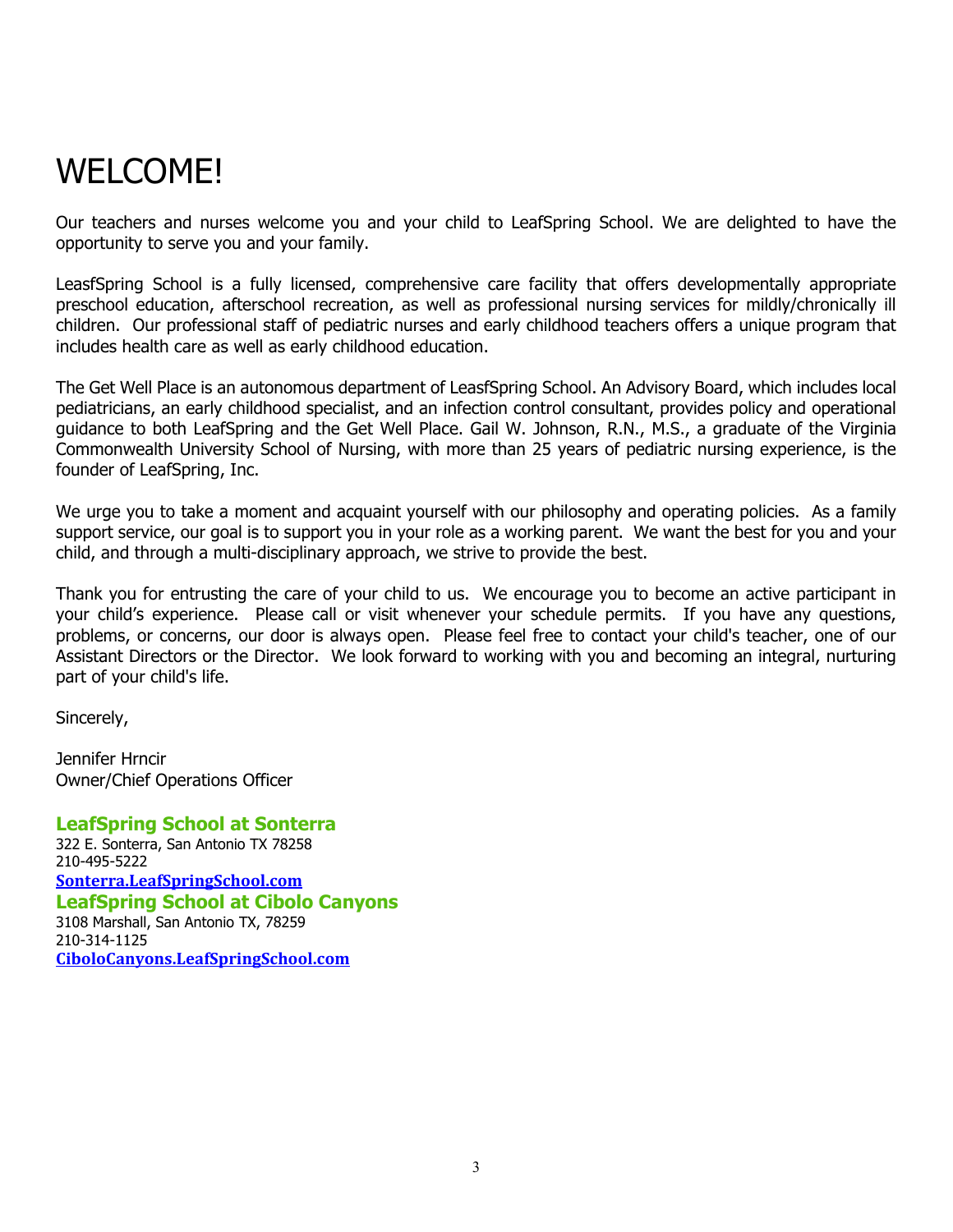OUR VISION To be the standard of excellence in

- Early Education,
- School age Recreation and
	- Mildly Ill Care.

OUR MISSION Teachers and nurses partnering with parents to promote the success of each child.

OUR MOTTO "Building the Future One Child at a Time."

OUR VALUES • Innovation • Integrity • Ownership • Diversity • Community • Leadership

OUR PURPOSE LeafSpring School and the Get Well Place are a benefit to all enrolled children:

Infants to age 14 who require developmentally appropriate early childhood or school age recreational programming.

Mildly ill children unable to attend school, preschool, or their regular child care arrangement.

Children convalescing from surgery or hospitalization who require continued medical observation and nursing care.

Chronically ill or medically fragile children who require ongoing medical supervision and nursing care.

Children with special needs who require specialized educational interventions.

OUR PHILOSOPY Fundamental to our program is the belief that children are unique individuals who need to be respected and cared for in a safe, nurturing environment. At LeafSpring School, we strive to provide quality early childhood education and afterschool recreation programs; programs cconcerned with all aspects of each child's growth and development: physical, social, emotional, and cognitive.

We believe that a child needs:

A PROGRAM that addresses each child's developmental level and interests and promotes full inclusion of children with special needs.

A curriculum that provides a balance of child directed and teacher directed activities—one that provides a diversity of experiences designed to initiate and nurture a love of learning in all children in our ever-changing multicultural, multirole world.

A QUALIFIED teacher capable of preparing a rich learning environment and developing close teacher/child relationships based on the child's age, need and particular situation.

Primary care groups to ensure quality, meaningful, consistent interactions and relationships.

A carefully designed environment with a nurturing HOMELIKE ATMOSPHERE – one that fosters acceptance and security.

SPACE in which to move about with sufficient age appropriate play equipment and materials.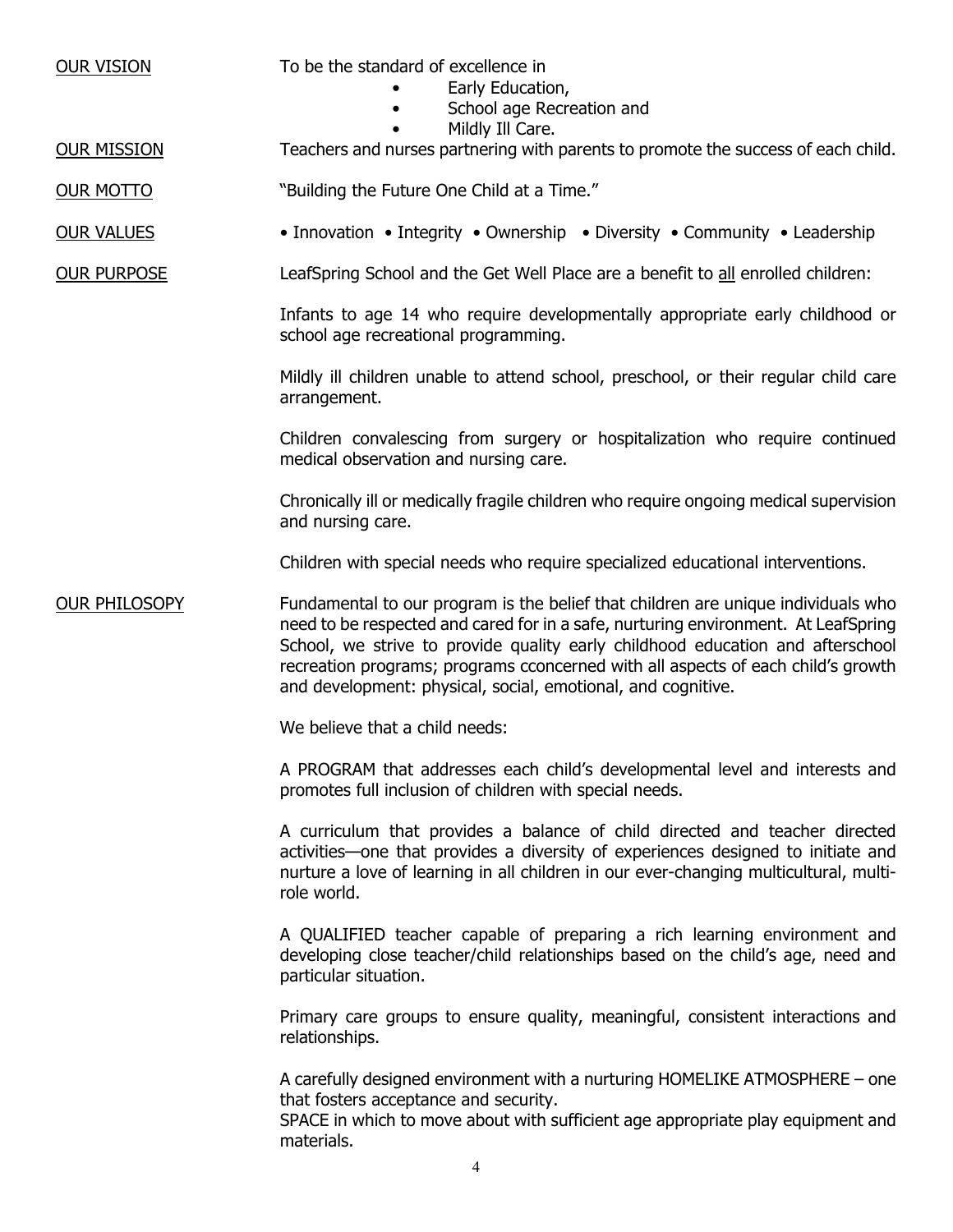TIME to explore and learn without the fear of failure  $-$  a process necessary for the development of self-confidence and pleasure in learning.

Ongoing EVALUATION that emphasizes progress and accomplishments rather than limitations or problems.

A program that involves and communicates with PARENTS: one that supports parents in the development of parenting skills, in coping with the stress of work and family life, and in the understanding of their child's growth and development.

An environment that actively promotes WELLNESS through sound health, safety, and nutritional practices.

LEAFSPRING'S expanded role in promoting health care enhances each child's ability tolerance and experience his environment to his fullest potential. Collaboration with community resources serves to enrich the total program.

In the GET WELL PLACE, our goal is to establish a safe, nurturing and supportive environment that promotes your child's return to wellness. Because we believe that a child's security is of primary importance, extra love, attention and prevention from contagion are basic elements in the care of your ill child. Recognizing that illness may interrupt a child's developmental sequence,the Get Well Place stresses the growth of self-esteem, the return to independence in an unpressured environment and educationally enriching play opportunities.

### ACCREDITATION LeafSpring's programs are accredited by the National Academy of Early Childhood Programs. The Academy, a division of the National Association for the Education of Young Children, administers a national, voluntary, accreditation system to set professional standards for early education programs. Additionally, LeafSpring's preschool programs, including the private kindergarten and after school program are accredited through Cognia (formerly Southern Association of Colleges and Schools). Cognia provides an explicit set of standards and criteria for accreditation and certification. Meeting and exceeding those standards result in a valuable recognition of excellence. Furthermore, LeafSpring Schools of San Antonio are also ranked the highest level of 4 stars through The Texas Rising Star Program. Providers that voluntarily achieve TRS provider certification, offering quality care that exceeds the State's Minimum Child Care Licensing Standards for director and staff qualifications, caregiver-child interactions, age-appropriate curricula and activities, nutrition and indoor/outdoor activities, and parent involvement and education, are in a better position to contribute to the early development of children.

All accredited early childhood programs voluntarily undergo a comprehensive process of internal self-study and submit to an external professional review to verify compliance with the accrediting body's criteria for high quality programs. Accredited programs are found to be in substantial compliance with the criteria. The criteria for accreditation as well as additional information on the accreditation process can be found on our accreditation organizations' websites:

NAEYC: [www.naeyc.org](http://www.naeyc.org/) Cognia: [www.cognia.org/](https://www.cognia.org/) TX Rising Star: [texasrisingstar.org/](https://texasrisingstar.org/)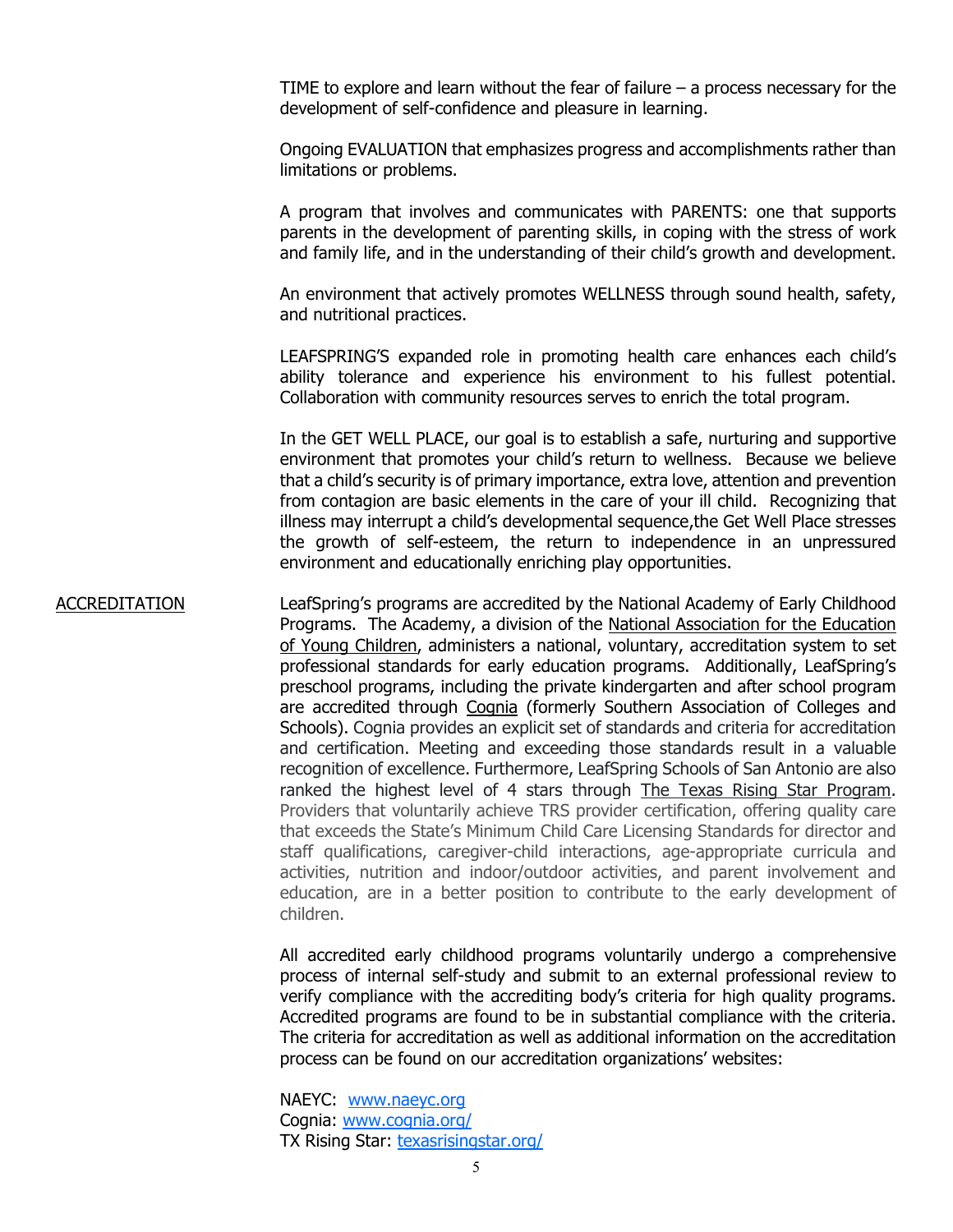While the accreditation process examines the total program, emphasis is placed on the quality of interactions between teachers and children and the developmental appropriateness of the curriculum. Health and safety, teacher/child ratios, teacher/staff qualifications, communication with families, physical environment, administration, and nutrition/food service are all reviewed during accreditation. However, primary consideration is given to the nature of the child's daily experience.

Achieving accreditation requires meeting standards of high quality. Achieving licensure is done by meeting standards set forth by the state of Texas.

HOURS OF OPERATIONS LeafSpring School is open from 6:30 a.m. to 6:30 p.m. (Get Well Place 8:00 a.m. to 4:30 p.m.) Monday through Friday except for the following holidays:

> New Year's Day Martin Luther King Day (Teacher Dreamer's Retreat) Good Friday Memorial Day Friday before first day of summer camp – VILLAGE ONLY Independence Day Thursday and Friday before August Transition Day (Teacher Work Days) Labor Day Thanksgiving Day Day after Thanksgiving Christmas Day Christmas Eve or Day after Christmas (dependent on yearly calendar) LeafSpring closes early for Christmas Eve at 2:30 and New Year's Eve at 4:30. LeafSpring reserves the right to close on other days with prior notification.

Should any of the above major holidays fall on a Saturday; the holiday will be observed on the preceding Friday. If the holiday should fall on Sunday, the following Monday will be designated as the observed holiday.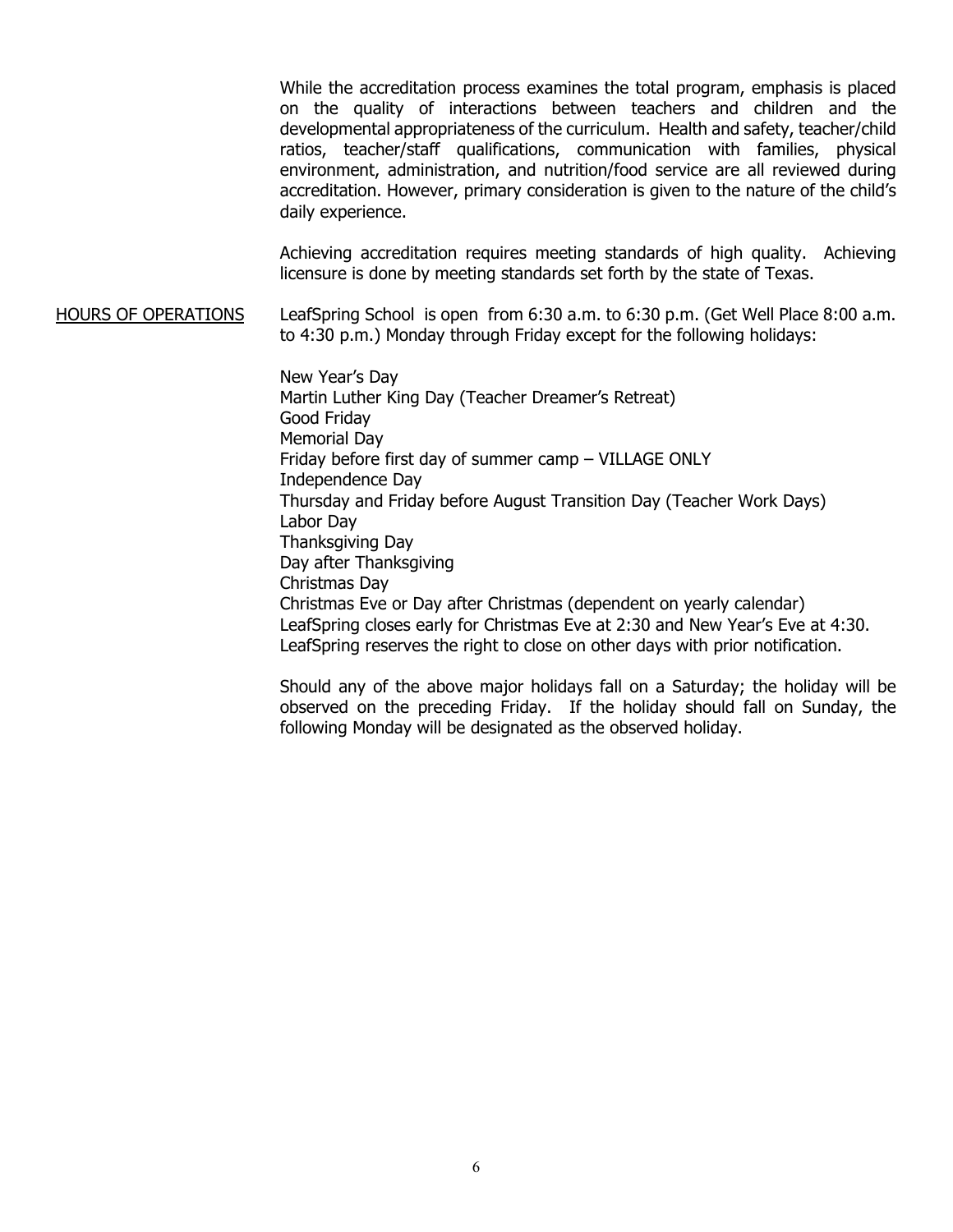ENROLLMENT All children from birth to their 14th birthday are eligible for enrollment regardless of race, nationality or creed. Children with medical problems are admitted at the discretion of the Medial Advisory Board.

> Prior to enrollment, you, your child, the Director and your child's teacher must participate in a pre-enrollment interview, a tour of our facility, and a classroom visit. Your child must have the following on file before his/her first day:

- Registration form
- **Non-refundable registration fee.**
- Authorizations for care.<br>• Medication Authorization
- Medication Authorization.
- **Current immunization record.**
- **Current physical examination.**
- **Signed parent agreement.**
- **-** Developmental History Form ("Getting to Know You").
- **Emergency Card.Proof of Identity.**

Enrollment is available on a full and part time basis contingent on classroom assignment and availability. Your child is automatically enrolled in the Get Well Place unless you specifically request otherwise.

After enrollment, parents are responsible for updating records as necessary, i.e., address/phone number changes, current physical and immunization status, changes in medical conditions and/or allergies, etc. Change of information forms are available at the front desk or may be downloaded from our website, www.LeafSpringSchool.com

Once enrolled, parents are expected to comply with all policies in this handbook as well as changes made to these policies with advance written notice.

If you withdraw your child for the summer, he/she may be placed on the waitlist with no guarantee of reenrollment in the fall. If a space becomes available, the new school year reenrollment will include all registration fees.

### CHILDREN'S BELONGINGS Your child will need the following items for his/her cubby/locker on the first day:

- o A complete change of seasonal clothes (including socks) labeled with the child's name. \*\*\*Water Bottle for all age groups \*\*\*
- $\circ$  A box of wipes
- o Diapers (if needed)
- $\circ$  A Napper or blanket and pillow for nap time. Infants may not have blankets or soft materials in crib. Parents may bring approved swaddler blanket for infants (arms must be free)
- $\circ$  Special sleeping companion, if desired and appropriate (properly labeled).
- $\circ$  24 hour emergency supply of food/formula (Infants only).
- o Hats and gloves/mittens during winter months.
- o Other items requested by classroom teacher.

Infants and toddlers should include at least two changes of clothing and bibs for feeding. Children being toilet trained should also have at least five labeled training pants.

\*\*\* These are the only items required for children enrolled in the Village program. All other items are optional.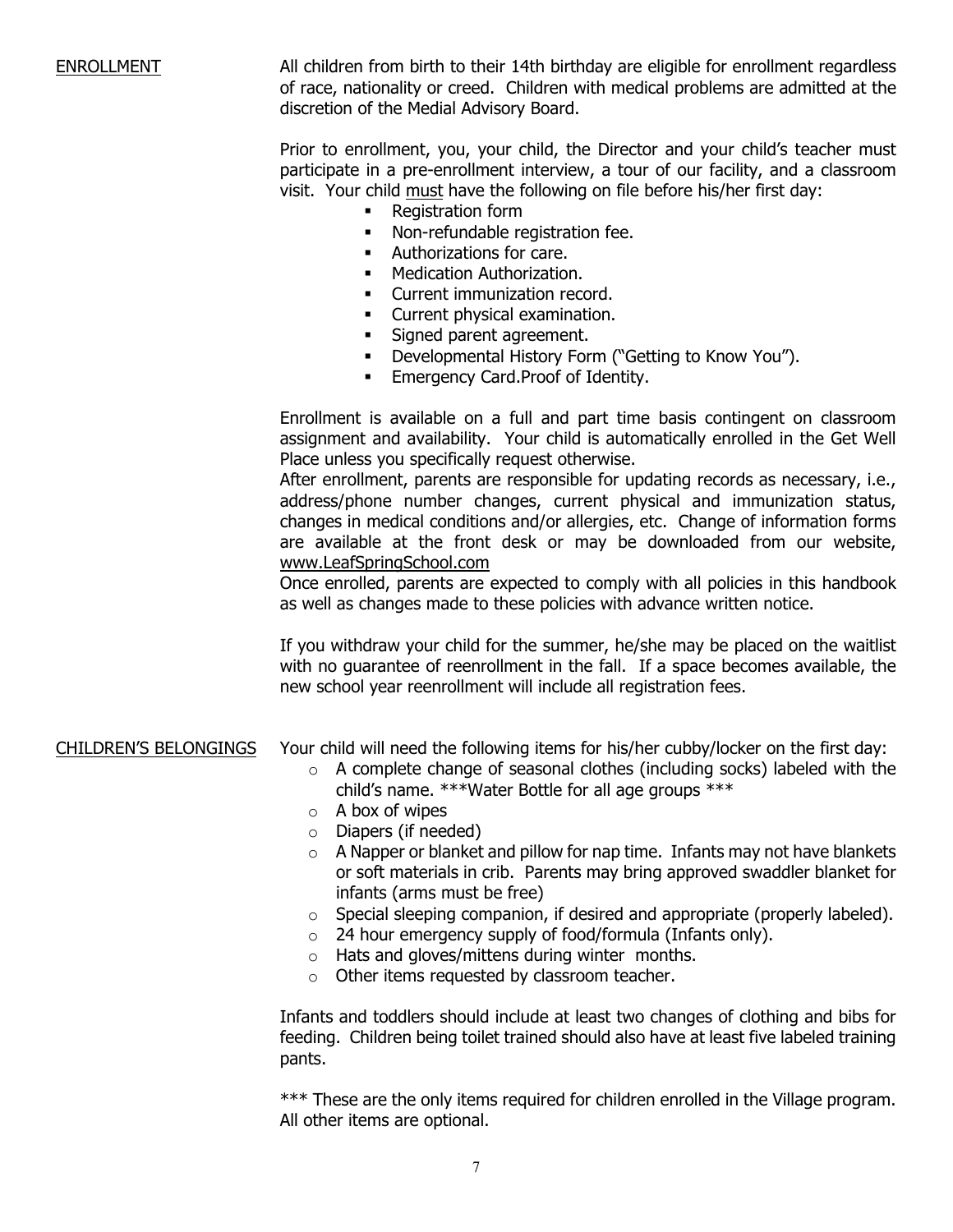Please label all items brought to school with your child's name, including all clothing that might be taken off during the day. LeafSpring cannot be responsible for items lost or misplaced that have not been properly labeled. At the end of each semester all unclaimed belongings are donated to a local charity.

Clothing and blankets are stored in your child's cubby or locker. Blankets are sent home each week for laundering. All soiled clothing/blankets are bagged and sent home, as needed, for laundering. Clothing stored in your child's cubby or locker must be changed when the weather changes (at the beginning of each season).

Our program is an active learning experience. Please dress your child according to the weather for active play, both indoors and out. ALL CHILDREN WILL PLAY OUTSIDE DAILY. Children must wear appropriate clothing for temperature and weather conditions. A covered play area is available for rainy days. Sandals, if worn, must be buckled, and strapped around the heels.

For health and safety reasons, children are not to bring the following items to school: gum, food, lip balm, or other items not appropriate for sharing. Personal toys may only be brought to school for "show and tell."

#### PAYMENT OF FEES Full payment is due whether or not YOUR child attends (including days that LEAFSPRING is closed).

All accounts are required to have a bank account or credit card on file. You may opt not to have automatic deduction from this account, however, if we do not receive your weekly payments by Wednesday at 10:00am the account on file will be charged. If a family withdraws from program, any outstanding balance and the required two-week notice will be deducted from the account on file.

Each week's tuition and fees are due and payable Monday. If you choose not to have an automatic deduction and payment is not received by 6:30 p.m. Tuesday a late fee will be charged and if payment is not made by 10:00am on Wednesday the ACH/credit card on file will be charged. Payments that are late due to a scheduled vacation will be subject to a late payment fee. Payment may be made upon return to school in the case of unforeseen absence without being subject to a late fee.

For classroom absences due to illness of five (5) or more consecutive school days, a fifty percent (50%) reduction in tuition is given. Illnesses must be substantiated with a doctor's note that states exact dates before credit is given. Each child is allowed 2 sick credit weeks per school year. Sick days not eligible for sick credit may be taken as vacation days, per parent request.

Tuition is determined by the child's classroom assignment. Children who are scheduled to attend part time and attend on a regularly unscheduled day will be charged an unscheduled, additional day fee. This fee is listed on the fee sheet for each school year.

Tuition covers one meal and two snacks. Tuition and fees may be paid on a monthly basis, in advance.

Private enrichment classes (i.e., swimming, computer, ballet, gymnastics, etc.) are available for an additional charge. See Director for details.

If two or more children per family are enrolled, a 10% tuition discount is given to the oldest enrolled child, and a 5% discount for the third child (Note: Private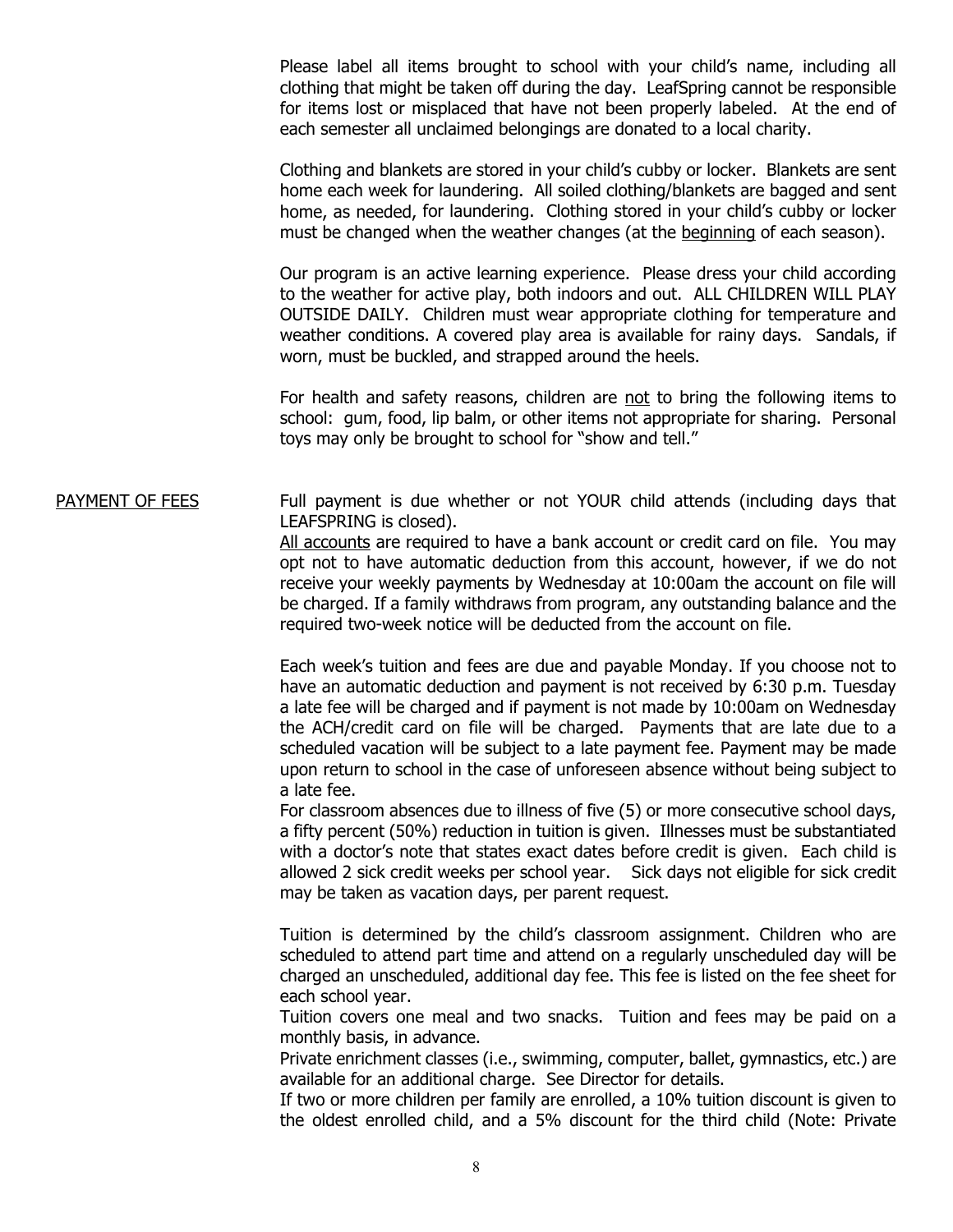Kindergarten is not discounted, but family discount may be transferred to another child.)

An Activity/Supply fee is assessed twice a year in October and February. A Summer activity fee is assessed for children enrolled in Camp Blue Sky due prior to the beginning of summer camp.

An annual registration fee is due May 1st. The registration fee is non-refundable. A service fee is charged for all returned checks. Returned checks are automatically redeposited. If a check is returned the second time, the Director will contact you to make alternate payment arrangements.

Parents employed by companies offering discounts for children enrolled in LeafSpring or for care provided by the Get Well Place pay according to the stipulations of their company's contract with the LeafSpring and the Get Well Place.

Parents are notified, in advance, of all necessary tuition and fee adjustments. Adjustments usually occur on the first day of the new school year in August/September but may be changed at any time with 30 days advanced notice.

Tuition payments two weeks overdue must be paid by Friday of the second week. If full payment is not received by that Friday, you will be notified, in writing, that your child will no longer be enrolled in LeafSpring. Your child's space will be held until the following Monday morning at which time you may re-enroll your child with full payment to include the registration fee, current and previous week's tuition. If debt collection services become necessary, LeafSpring reserves the right to charge a \$250.00 administrative debt collection fee, for which you will be responsible. You will also be liable for any court costs, attorney and other legal fees associated with the collection process. Parents will not be allowed to add extra charges to the account such as Get Well Place charges, field trips and school events if account is past due.

Parents that have divided payment arrangements such as divorced parents who pay every other week are held to the same policies as listed above. Both parties must maintain proper payments and divide all other fees appropriately.

Specialized care requiring additional skilled nursing interventions is charged on an individual basis, according to the extent of professional care required. Fees are set at the recommendation of the Medical Advisory Board (the actual cost is determined prior to admission). Parents are responsible for all fees. Third party reimbursement is sought for professional services beyond routine daily care. Fees are subject to periodic review according to the child's progress and condition.

Provider Certification and tax statements will only be provided to parents with a zero (0) balance account. NO EXCEPTIONS.

Village transfer from the preschool Pre-Kindergarten classes, Village siblings requesting enrollment in the Preschool, and/or transfers or transfers from one location to another, will only occur for children with a zero (0) balance account. NO EXCEPTIONS.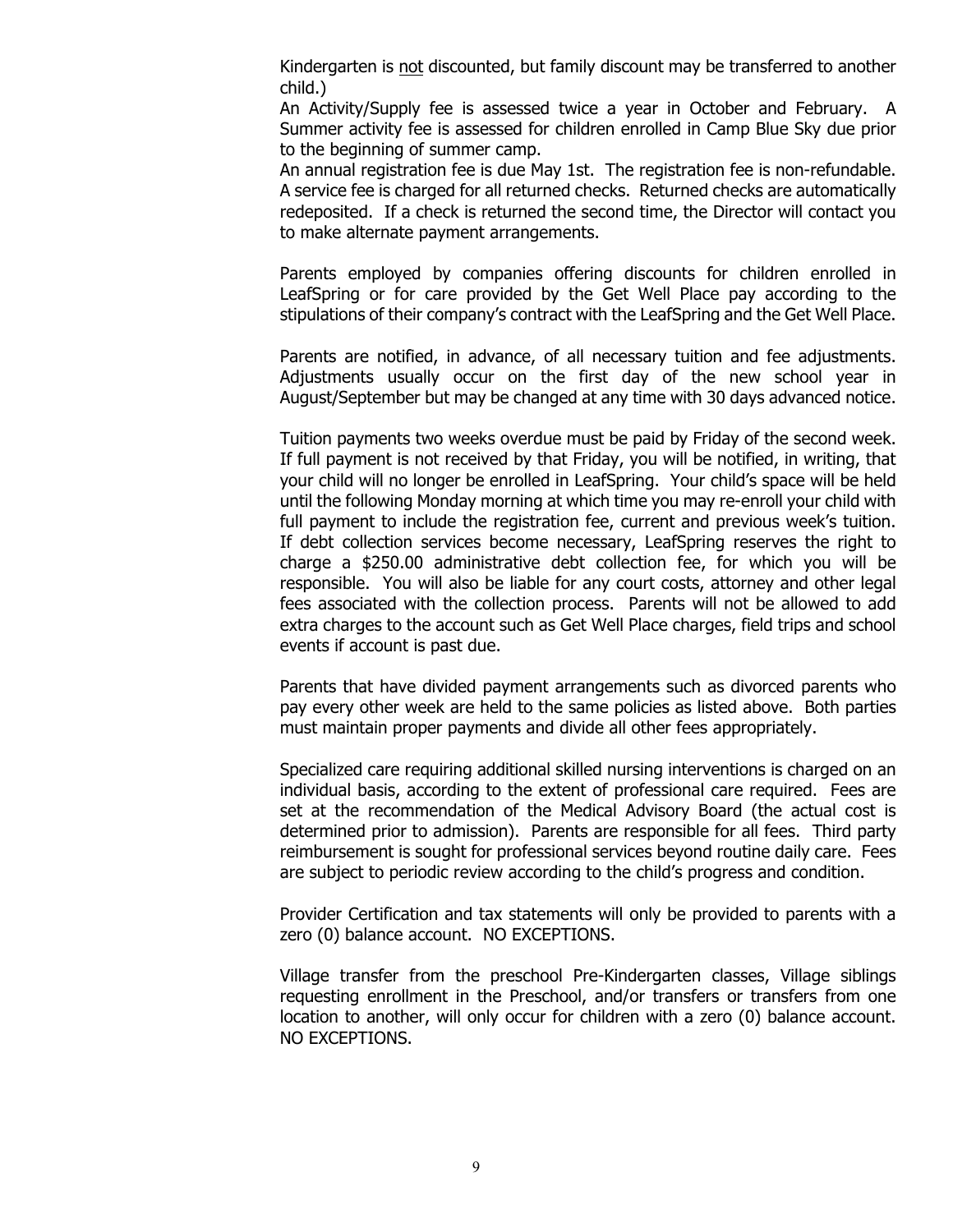REFERRAL CREDIT Parents who refer other families to the program are eligible for a tuition credit. For each child referred the family receives 1 week of tuition credit. The tuition credit will be applied to the account after the referred family has attended two weeks with paid tuition. The referred family must notify school of referral at time of enrollment.

VACATION Pre-school families will be offered two vacation options at LeafSpring. For students who attend the entire school year two weeks of vacation are granted per school year. A week is granted for attendance August thru January and another week for February thru August. If a child attends less than the required 6 month the vacation will be prorated. A vacation week reflects the actual enrollment week, i.e., two-day enrollment week equals a two-day vacation week, etc. If your family schedule does not require year round enrollment, in lieu of vacation time, you may choose a flexible schedule that allows you to take the summers off, or change to a part time schedule, without losing your fall enrollment spot (a non-refundable hold fee equal to one week's tuition will be due by the first week of summer). The part time schedule does not include any vacation time during the year. Families will need to choose between these two schedule options.

Vacation must be used during the 6 month time period it is accrued in.

Vacation days may be taken on a per diem basis and may only be used if the child is absent from the classroom. Parents are requested to notify the Director, in writing, of their vacation plans at least one week in advance to avoid late fees or tuition charges. Vacation may not be used retroactively.

Village children enrolled during the school year are granted two extra weeks to use during summer camp. These are in addition to the annual vacation and must be used during the months of June, July and August only.

### ARRIVAL & DEPARTURE Your child must be accompanied by an adult when arriving or leaving LeafSpring or the Get Well Place. Parents are asked to carry their child or hold their child's hand securely when in transit in the parking lot.

PARKING IS NOT PERMITTED IN THE FIRE LANE, AND WE ASK THAT YOU PLEASE HONOR THE HANDICAPPED SPACE

Upon registration, every family is charged a security access fee of \$15. Every family has up to 4 security codes available with this fee. Codes are used to gain access to the building and should only be used by the individual they are assigned to.

Each child must be signed in and escorted to his/her room. Children must not be left unattended at any door. Parents are asked to separate and say goodbye in the classroom.

Due to the daily schedule and limiting interruptions in classrooms during meal times and naptime, children are NOT allowed to be dropped off after the 9:30pm. Parents should notify director ahead of time if they need to drop their child off after 9:30am so that proper ratios may be maintained.

Children are only released to their parents, guardians or the substitute designated in writing at the time of the intended alternative release. Persons other than the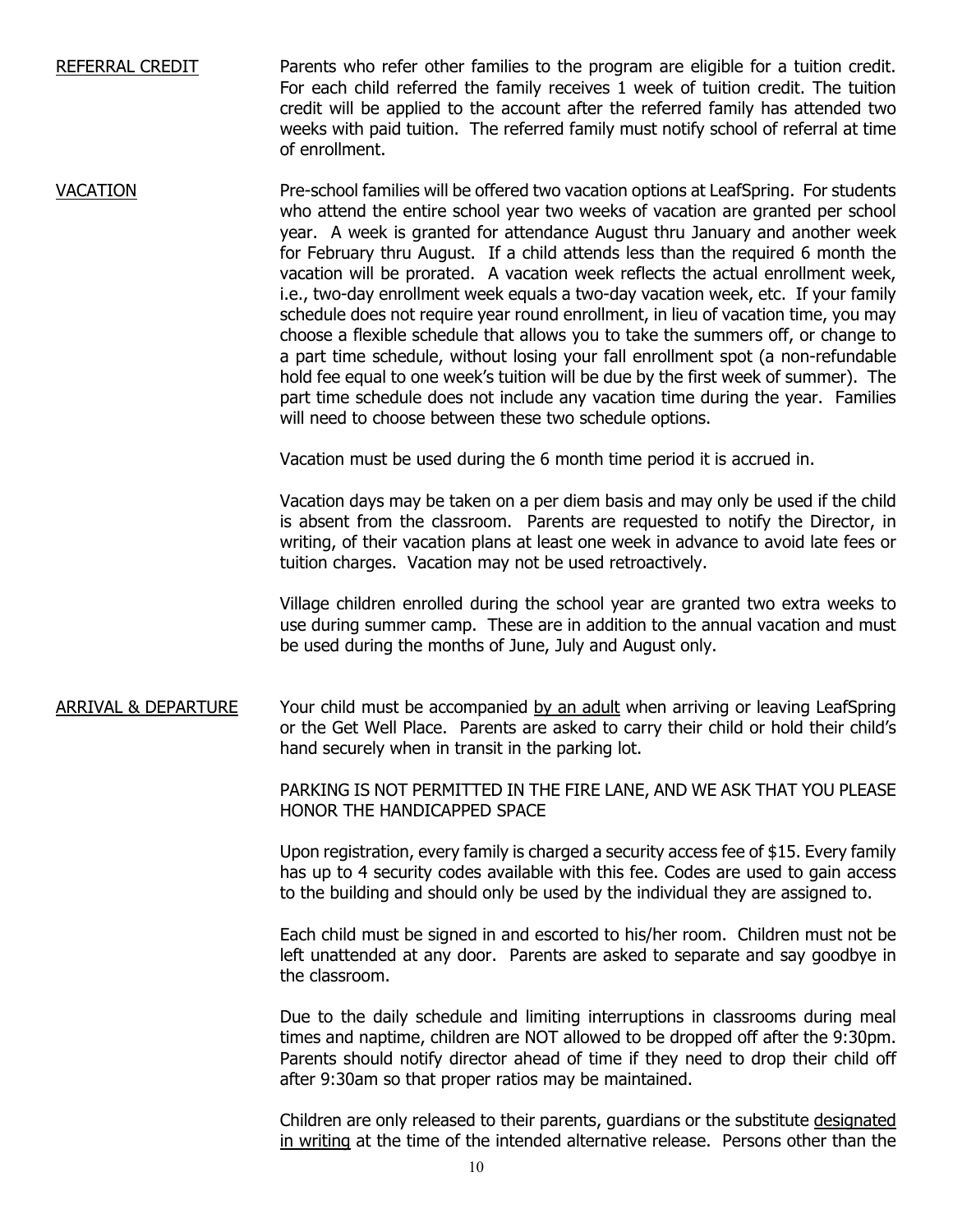child's parent or guardian must present a photo ID before receiving the child. If the teacher or nurse has not met a parent, identification must also be given. Children must be signed out appropriately at the end of each day, and parents are expected to communicate the child's departure with the classroom teacher. It is never appropriate to pick your child up from the playground, classroom or special event without communicating your departure with the teacher.

All custodial parents may visit their child at LeafSpring. While LeafSpring makes every attempt to release children based on court order, it is the responsibility of the parents to follow the orders as written.

If you are delayed beyond our closing time of 6:30 p.m. (4:30 p.m. Get Well Place), two teachers will remain with your child and a fee will be charged. Please notify us as soon as possible if a delay is expected. In the event of an extended, unexplained delay (>30 minutes), all efforts to notify you and/or your emergency contact person(s) will be made. If direct contact cannot be made within a reasonable amount of time (two hours or less), the Director will contact the appropriate social service agency and follow recommended action. Late pick-up charges will apply and will be billed to your account.

CURRICULUM Curriculum development begins with a basic understanding of how children grow, develop and learn. It provides for a balance of activities that are structured and unstructured, active and quiet, indoor and outdoor, individual and group and teacher-directed and child-directed. Growing children learn best by interacting actively with their world at their own pace and according to their own interests. We believe that this approach allows children to focus on discovery and the process of learning necessary for future educational success.

> LeafSpring is committed to providing the most exciting, creatively stimulating environment possible for each child. Using developmentally appropriate practice, planned activities address each child's personal/social, cognitive, gross/fine motor and speech/language development. Our proprietary, teacher-developed curriculum, PLAYWORKS, uses weekly themes and is taught via learning centers both indoor and out. Our curriculum is enhanced through the support of our adjunct faculty, offering classes in music, sports, dance/creative movement, foreign language, art, etc., as well as extracurricular activities and field trips.

> LeafSpring has incorporated a leadership initiative into its preschool core curriculum and is the first early education program to implement a program on this scale. This proprietary leadership curriculum called INSPIRED was designed to complement and enhance our play-based curriculum, [PLAYWORKS.](http://leafspringschool.com/curriculum/playworks/) It was developed around six literacies, or areas of study: Social Literacy, Health Literacy, Environmental Literacy, Civic Literacy, Entrepreneurial Literacy, and Financial Literacy.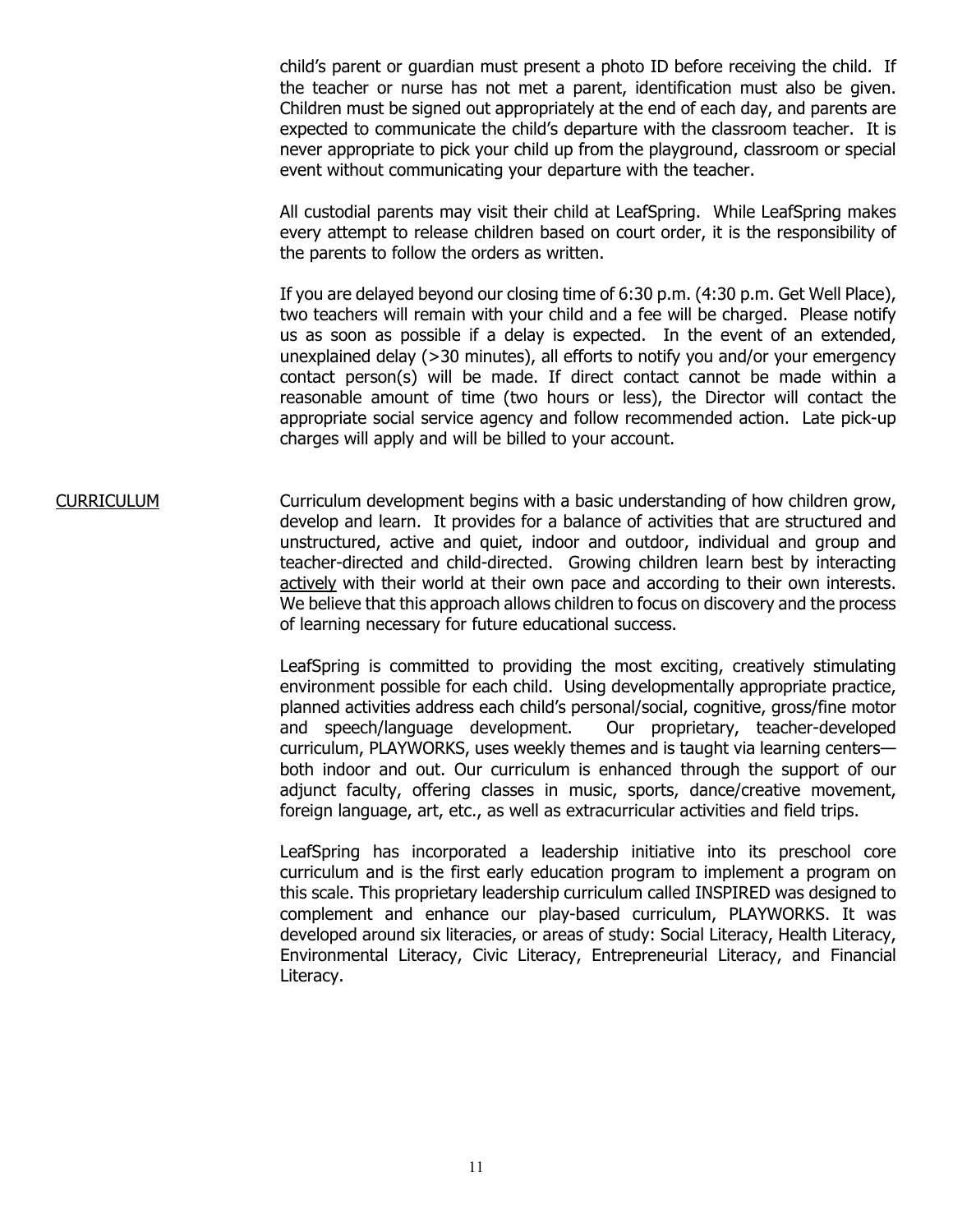#### SAMPLE SCHEDULE Daily schedules vary according to your child's age, classroom assignment and the time of the year.

Because of LeafSpring's commitment to small group interaction, each group of children in a classroom follows a slightly different schedule. See the schedules below for typical schedules, & refer to classroom information provided by your child's teacher for specific classroom schedules.

Typical Infant Schedule\*

| $6:30 - 8:30$   | Arrival/Daily Health Check |
|-----------------|----------------------------|
| $8:30 - 9:30$   | Diapering                  |
| $9:00 - 9:30$   | Snack                      |
| $9:30 - 10:00$  | Art/Free Play              |
| $10:00 - 10:30$ | Circle Time                |
| $10:30 - 11:00$ | Outside                    |
| $11:00 - 11:30$ | Lunch                      |
| $11:30 - 12:00$ | Diapering                  |
| $12:00 - 2:30$  | <b>Nap</b>                 |
| $2:30 - 3:00$   | <b>Diapering</b>           |
| $3:00 - 3:30$   | Snack                      |
| $3:30 - 4:00$   | Playground                 |
| $4:30 - 5:00$   | Diapering                  |
| $5:00 - 5:30$   | <b>Ball Pit</b>            |
| $5:30 - 6:00$   | Snack                      |
| $6:00 - 6:30$   | Free Play                  |

\*Young infants set their own feeding and napping schedule.

Typical Nursery School/Preschool Schedule

|                                           | <b>GROUP A</b>              | <b>GROUP B</b>            |
|-------------------------------------------|-----------------------------|---------------------------|
| 6:30-8:30                                 | Arrival & Free Play         | Arrival & Free Play       |
| 8:30-9:15                                 | <b>Outdoor/Gross Motor</b>  | <b>Morning Circle</b>     |
| $9:15-9:45$                               | <b>Morning Circle</b>       | <b>OutdoorGross Motor</b> |
| 9:45-10:15                                | Snack                       | <b>Snack</b>              |
| 10:15-11:00                               | <b>Outside Play</b>         | Learning Centers          |
| 11:00-11:45                               | Learning Centers            | <b>Outside Play</b>       |
| 11:45-12:30                               | <b>LUNCH</b>                | <b>LUNCH</b>              |
| 12:30-1:00                                | Storytime, Potty/BrushTeeth |                           |
| $1:00-3:15$                               | Quiet/ Napping              | Quiet/ Napping            |
| $3:15-4:00$                               | Snack                       | Snack                     |
| 4:00-4:45                                 | <b>Outside Play</b>         | Learning Centers          |
| 4:45-5:30                                 | Learning Centers            | Outside Play              |
| 5:30-6:30                                 | Free Play                   | Free Play                 |
| ALL CHILDREN PLAY OUTSIDE DAILY.<br>Note: |                             |                           |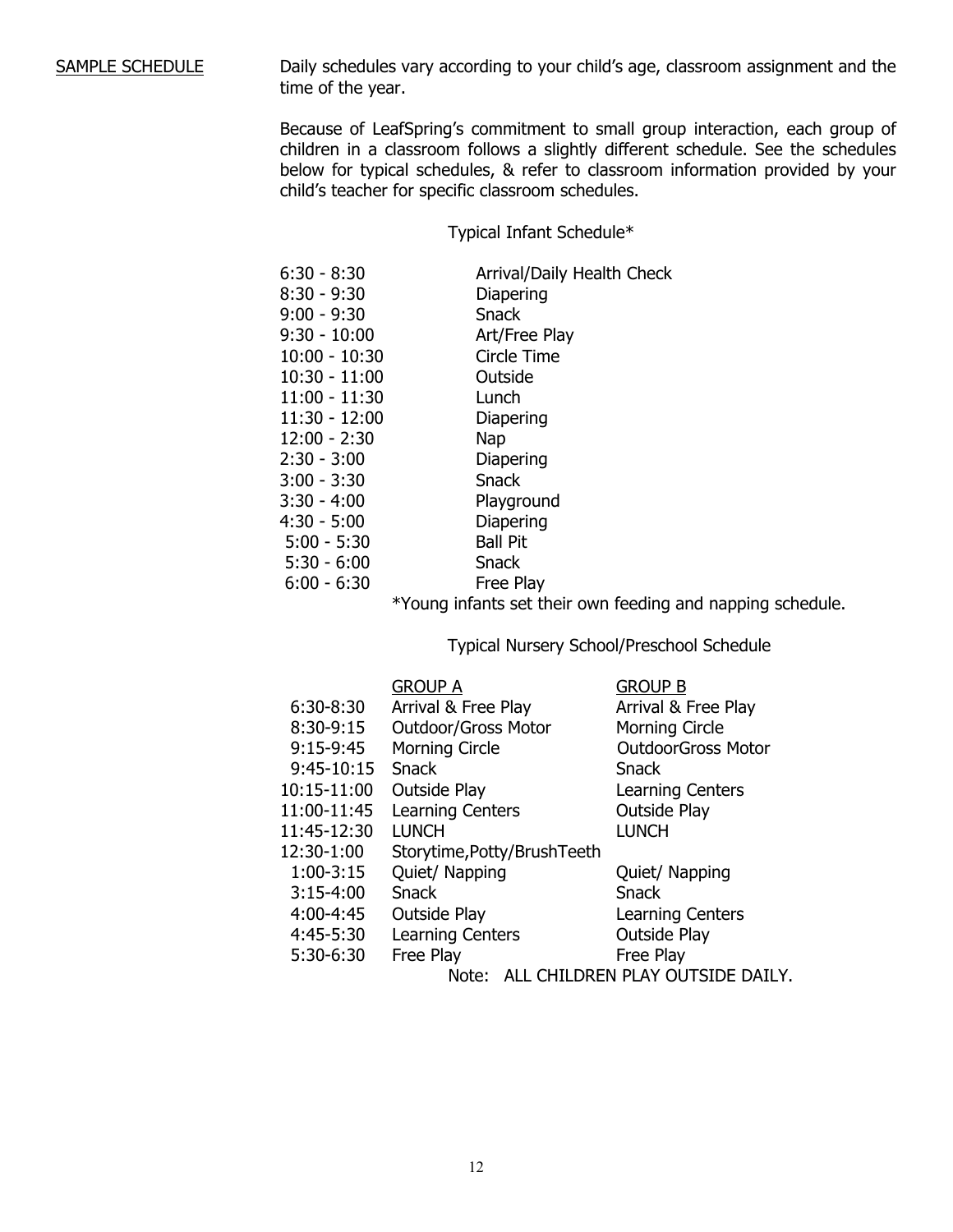#### KINDERGARTEN

- 3:00-3:15 Arrival & Snack
- 3:10-4:00 K-Snack & Games in Gym
	- 4:00-4:45 K-Outside

### $1<sup>ST</sup>$  & UP

- 3:00-3:15 Snack/Homework
- 4:45-6:00 Center Activities, Cooking Projects, Art Projects, Sports Activities, Reading, Games, Dramatic Play, Science, Outdoor Play, etc. 6:00-6:30 Village Green Activities, Clean Up Centers Note: ALL CHILDREN PLAY OUTSIDE DAILY.

### Typical Summer Camp Schedule

- 6:30-7:00 Arrival & Activities on Preschool Green
- 7:00-9:30 Village Opens and Center Activities
- 9:30-9:45 Morning Announcement/Daily Challenges
- 9:45-11:00 Outside Time & Snack
- 11:00-12:15 Mini-Courses M-TH Field Trips Friday
- 12:15-1:45 Lunch and Outside
- 1:45-2:45 Quiet Time
- **Team Activities**
- 3:30-4:30 Outside Time & Snack
- 4:30-6:30 Center Time/Theme Related Activities
- 6:00-6:30 Village Green Activities/Clean Up Centers
	- Note: ALL CHILDREN PLAY OUTSIDE DAILY.

Typical Get Well Place Schedule

- 7:00-8:30 Admissions
- 8:30-9:30 Free Play with Developmental Activities
- 9:30-10:00 Snack
- 10:00-11:30 Developmental Play and/or Outside Time
- 11:30-12:00 Lunch
- 12:00-12:30 Story Time
- 12:30-2:30 Quiet Time
- 2:30-3:00 Snack
- 
- 3:00-4:00 Activity Time Discharge Time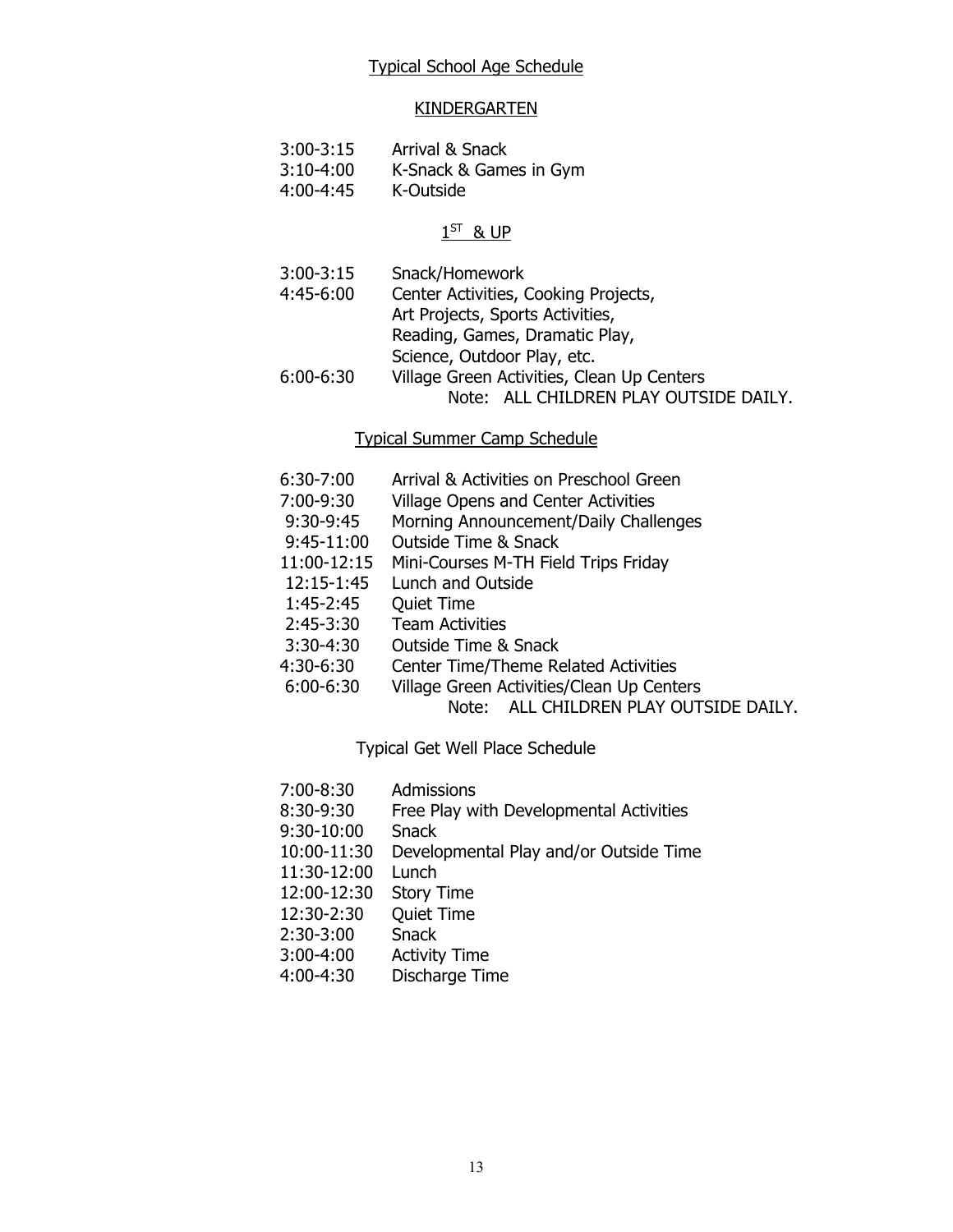HALF DAY PRE-K For participants in the Half Day Pre-K program, the schedules offered are 2, 3, or 5 days per week, the hours are 9:00 a.m. —1:00 p.m. The program follows the school holiday schedule of NEISD (Northeast Independent School District) and is not open for attendance during these holidays. Due to the part time nature of Half Day Pre-K, attendance schedules are set and not subject to vacation or makeup days. For this program, the school year begins on the Tuesday after Labor Day and ends the Friday before Memorial Day.

OUTSIDE PLAY In consideration of the health benefits gained from playing outside, all children have at least one hour of outdoor activity each day. Exceptions are only made with written physician recommendation or at the Director's discretion (per weather conditions, i.e., inclement weather, elevated ozone levels, extreme temperatures, etc.).

> Fresh air and sunshine are always healthy for a child. A runny nose while playing outside on cold days is symptomatic of the body's natural defense mechanisms that eliminate trapped bacteria and viruses. Recommended treatment for such runny noses is the use of tissues and washing hands afterwards. Cold induced runny noses do not mean that children have obtained an infection outside!

> If children are given the opportunity to play outside, they will be healthier and happier without risk of infection. The primary consideration for outdoor play is appropriate clothing and hydration depending upon the weather conditions. Again, the best way to decrease risk of infection is with improved hygiene, primarily with better handwashing, and use of tissues—NOT BY AVOIDING OUTDOOR PLAY.

> \* In the event of very hot/cold weather children will play outside a few minutes at a time at the discretion of director.

FOOD SERVICE Meals and snacks provided by LeafSpring use a variety of nutritious foods and are served according to the following schedule (see classroom schedule for specific time):

> Lunch: 11:00 - 12:30 p.m. Snacks: 8:00 - 9:30 a.m. & 2:30 - 4:00 p.m.

PARENTS MAY NOT BRING FOOD FROM HOME UNLESS APPROVED BY THE DIRECTOR AND HAVE COMPLETED ALTERNATIVE FOOD WAIVER.

Our Kitchen Manager cooks the same meal, served family-style, for the entire school. Food from home for any meal is not permitted unless your child has a completed Allergy/Food Intolerance waiver on file. On the occasion your child has arrived in the opening hours and was not able to eat breakfast at home, please let the teacher know and a cereal bar or piece of fruit will be available. Donuts or other outside food are NOT ALLOWED unless prior authorization has been given for a special event. Birthday treats are still allowed if they are store bought, nut free and have the listed ingredients.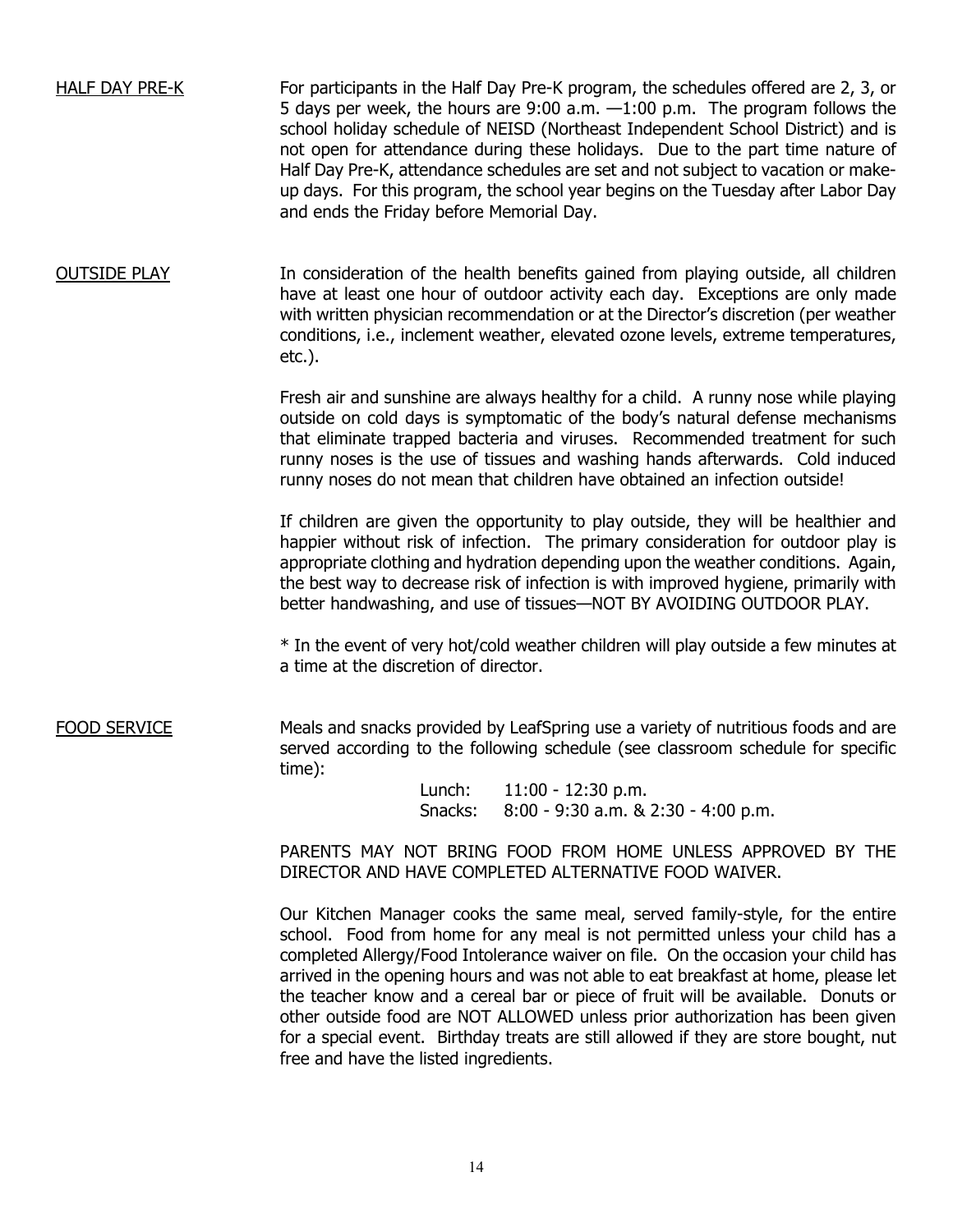Menus are distributed with the monthly newsletter. If substitutions are necessary, they are posted for your review as they occur. Special dietary requests are accommodated if ordered by your child's physician. If LeafSpring is unable to provide the child's specific diet, parents must bring food from home.

Food from home is generally approved by the Director if requested due to religious preferences, vegetarian/vegan preferences, or extreme allergies/intolerances. If approved to bring food from home, it must be brought in a thermal container to avoid the need for refrigeration and/or reheating. Food from home must be labeled with the child's name and date and the leftovers discarded once the food has been served.

All children ready for milk are served whole milk until the age of two.

Water is available at each meal.

Parents of infants must bring all formula in factory sealed containers. Bottles are to be brought clean daily. Water may be supplied by parent or tap water will be used. Breast Milk should be sent in clean bottles daily. It is recommended that some sort of back up is sent for breast fed babies either in the form of frozen breast milk or formula. LeafSpring will follow current best practices in the storage and handling of breast milk.

Mothers who wish to breast feed their children are welcome to do so. LeafSpring will provide a comfortable place for breast feeding mothers.

All bottles are sent home at the end of the day for the parent to clean.

Baby food, if opened, must be taken home or discarded at the end of each day. If your child is receiving cereal, the cereal will be served with a spoon. Cereal will not be added to your child's bottle unless specifically directed by your pediatrician, in writing.

Children in the Get Well Place are served diets as tolerated to meet the needs of their illness. Alternative menu selections more appropriate for an ill child with a poor appetite may be selected when your child is admitted to the Get Well Place.

BIRTHDAYS Parents may celebrate birthdays and other special events with their children in the classroom. In lieu of party favors, parents are encouraged to donate a book to the school library in honor of your child's birthday. If desired, nutritious food and/or cupcakes may be brought for a classroom party. Cupcakes and/or other treats must be store bought. In either event, parties should be scheduled with your child's teacher at least one week in advance. Special snacks such as cupcakes, doughnuts, etc. are reserved for birthday or other special events.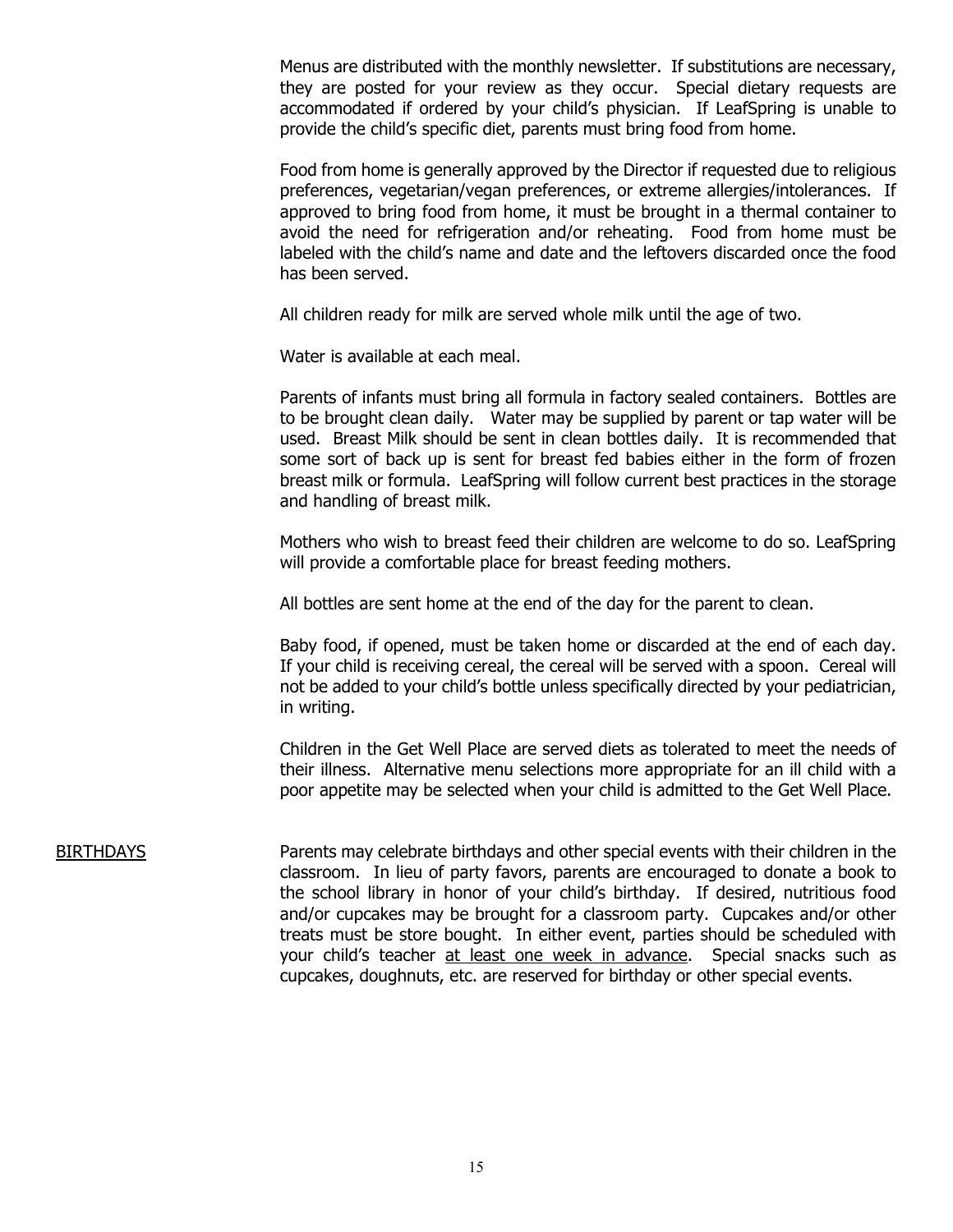NAP TIME All children will rest each day as required by Texas licensing. Nap times are determined by age of child. Infants will sleep on demand and will not be allowed to remain in crib longer than 15 minutes before or after waking. All infants will sleep on back until able to roll over by self. Infants may only sleep in cribs and will not be allowed to sleep in swings, bouncy seats or car seats.

### TRANSPORTATION Transportation is available to and from selected local elementary schools.

Please be aware that our teachers do not and cannot leave a school until they have verified the whereabouts of every child to be transported. If your child is NOT going to need transportation from school, you must notify the Village staff.

After failing to call, there will be a \$10 fee added to your account.

This policy also applies to children riding the school bus. Please remember to let us know if your child will not be getting off the bus by 1:30 pm. If you do not call, we have to delay the bus until the school can verify the whereabouts of your child.

Transportation service is also provided for field trips and special off-site activities. Children are only transported in company-owned vehicles.

Drivers and passengers must wear seat belts and use car seats, if appropriate, during transport. LeafSpring's insurance covers all drivers, passengers, and vehicles. All van drivers have completed a company-sponsored training course and have an approved Department of Motor Vehicles Driving Record.

Transportation to the Get Well Place (children ages three and up) from local elementary schools, preschools, and center based programs is available for preregistered children with written transportation authorization. If transportation arrangements are necessary, please call the Get Well Place. After transport and your child is admitted, the nurse will call you to discuss your child's status. In order to receive any transportation service, authorization for transport must be previously granted, in writing.

FIELD TRIPS Only children three (3) years of age and older (Green, Blue, Purple, Gold, Kinder and School Age) are eligible for field trip experiences. Parents are notified of all field trips prior to the planned event.

Even though field trip authorization is obtained at registration, parents are notified of each trip so that they may individually select their child's experiences. Individual field trip authorization is granted by signing the Trip Planner. Please indicate your phone number for the day of the trip on the Planner.

To facilitate supervision, ALL CHILDREN MUST WEAR A LEAFSPRING FIELD TRIP T-SHIRT, A CLUB 5 SHIRT (Club 5 children only) OR A LEAFSPRING SWEATSHIRT TO GO ON THE FIELD TRIP. NO EXCEPTIONS!

To facilitate safe transportation, ALL children MUST have a car seat appropriate to their age/weight, labeled with their name, on the morning of the field trip. No car seats will be loaned for field trips.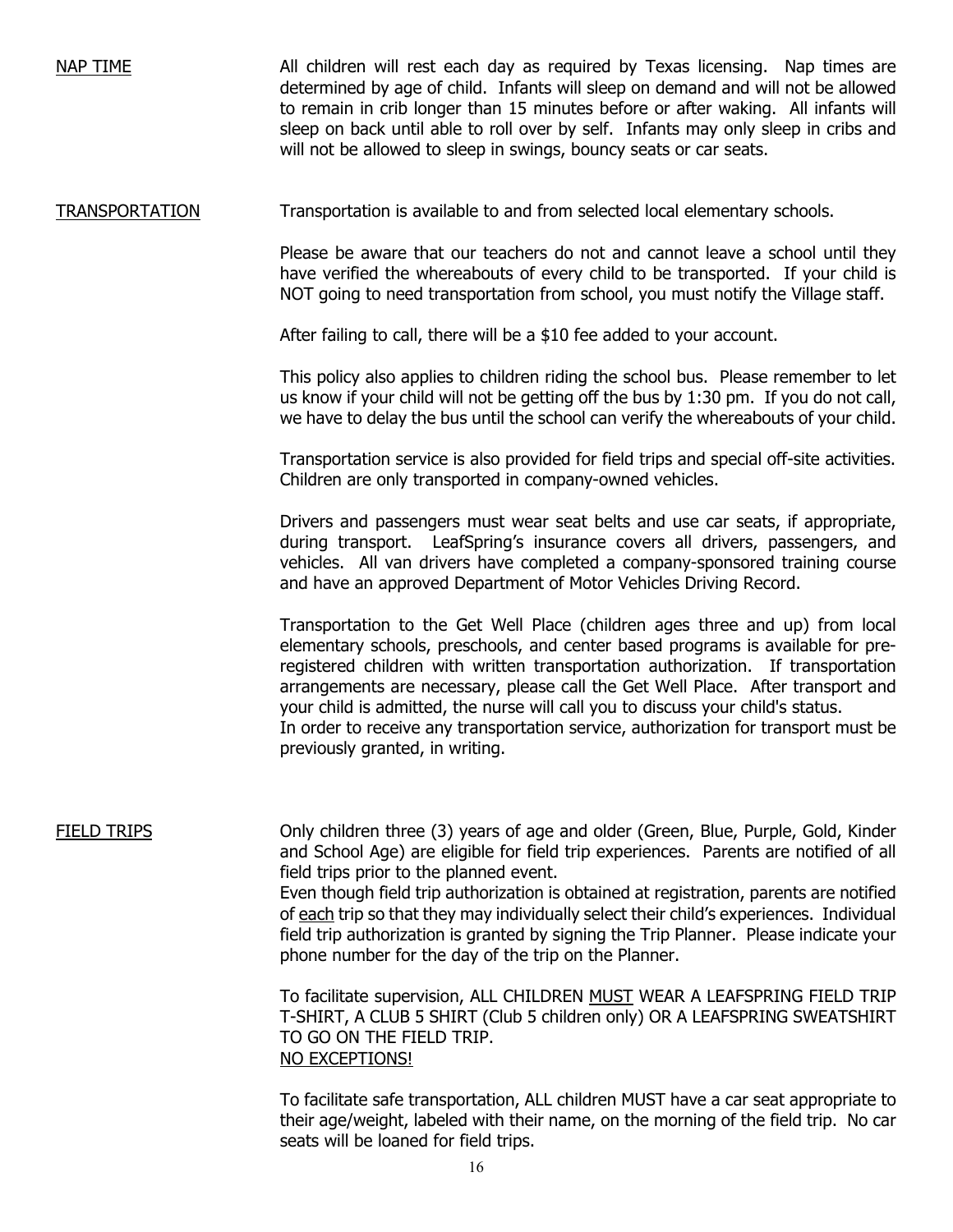Field Trip wear may be purchased from the LeafSpring front desk.

The Village at LeafSpring participates in summer swim lesson programs. Additionally, individualized, developmentally appropriate water play experiences are provided during the summer months for all children.

To assure each child's safety when involved in either of these activities, we ask that you reinforce the following rules:

#### Swimming Safety Rules

No running No pushing No hanging on the ladder No playing on the ladder No dunking No spitting water No splashing No diving off sides of the pool

When the whistle is blown ONCE you must stop where you are and give your attention to the lifeguard.

Swim only in designated areas

Sunscreen must be applied before leaving the classroom.

NOTE: Prior to a free-swimming experience, parents are asked to assess their child's swimming ability and he/she will be restricted accordingly.

#### Sprinkler Rules:

- At least two (2) adults shall be with children at all times when children under the age of three are using the sprinkler area.
- Fresh water is used for each session.
- Sunscreen must be applied before leaving the classroom.
- Preschoolers using the sprinkler must wear shoes.
- Parents must sign the water experience authorization before their child participates in water/sprinkler activities.
- Standing water is never accessible when children participate in sprinkler play.

### CLASSROOM PETS Classroom pets are an important part of the learning experience. Licensing approved pets such as hamsters, fish or hermit crabs may be used in the classroom. All cages/aquariums are cleaned weekly. While children do not directly handle pets, they may occasionally pet appropriate pets. Children will wash hand immediately after touching animals.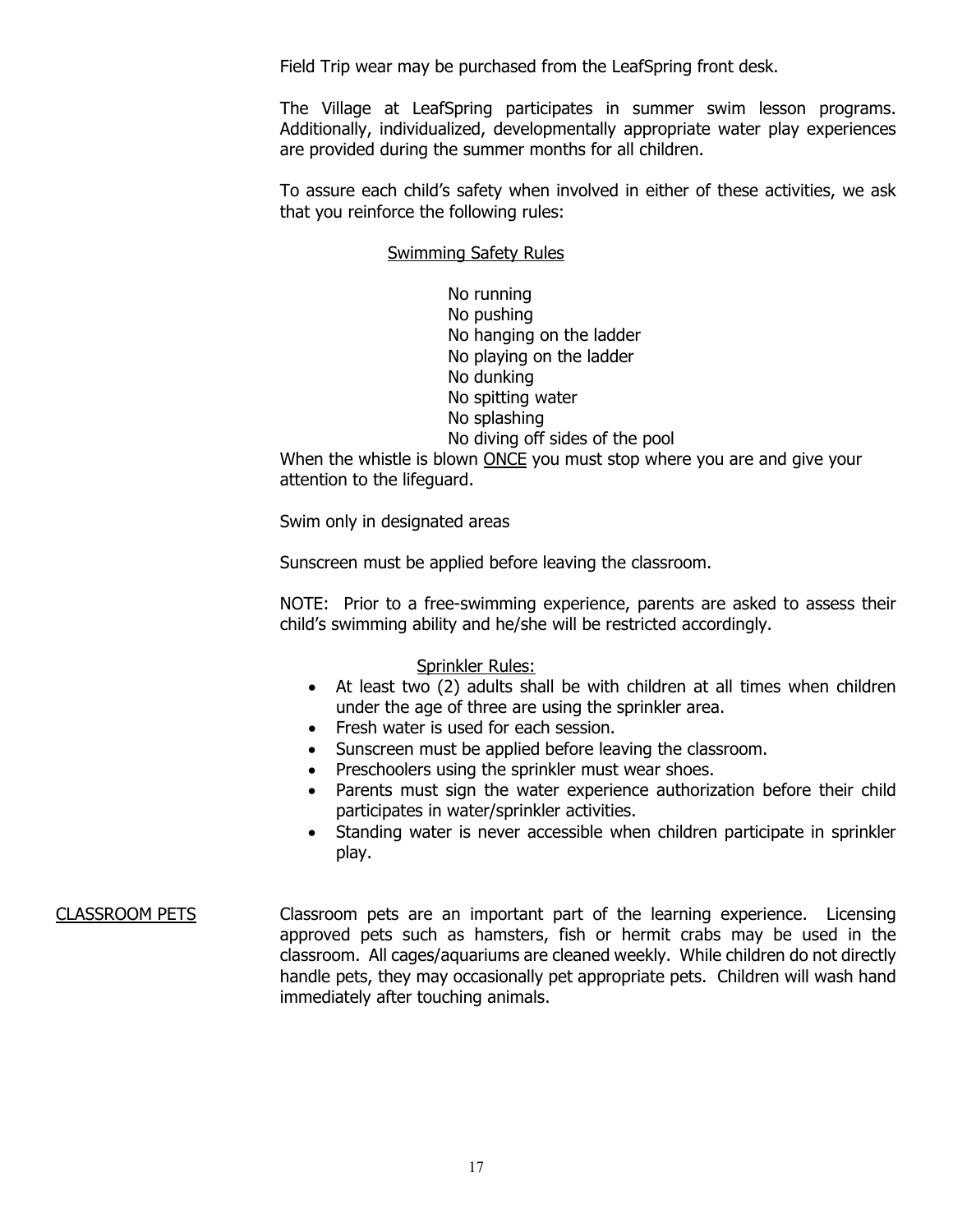COMMUNICATION In order to keep parents informed about their child's day, all children, infant through pre-kindergarten, receive a digital report of their daily activities. Upon enrollment you will be invited to join our digital program and download the application to receive information regarding your child, their classroom and the school. In addition, the day's lesson plans, activities, and other items of interest are posted on the parent bulletin board located in each child's classroom.

> Parents are encouraged to call and/or visit the LeafSpring campus as often as necessary to inquire about their child's progress and adjustment.

> All parents receive a written record of their child's care in the Get Well Place at the end of the day. With your approval, the nurse may call your child's physician to clarify aspects of your child's health care.

> A newsletter, menu, and calendar of events is published to Procare Connect monthly to keep each family informed of upcoming school events, classroom field trips, etc. These documents may be received electronically or from your child's classroom.

> Parent Orientation is offered at the beginning of each school year. This orientation is to discuss LeafSpring policies and to learn about the developmental assessment processes and tools utilized by LeafSpring.

> As our mission statement reflects, "partnering" with you is of utmost importance. For that reason, direct, honest communication, coupled with respect, is of utmost importance. Parents are expected to communicate directly with the appropriate staff members and always follow proper chain of command. The director is always available for parents that have concerns or questions about the operational policies.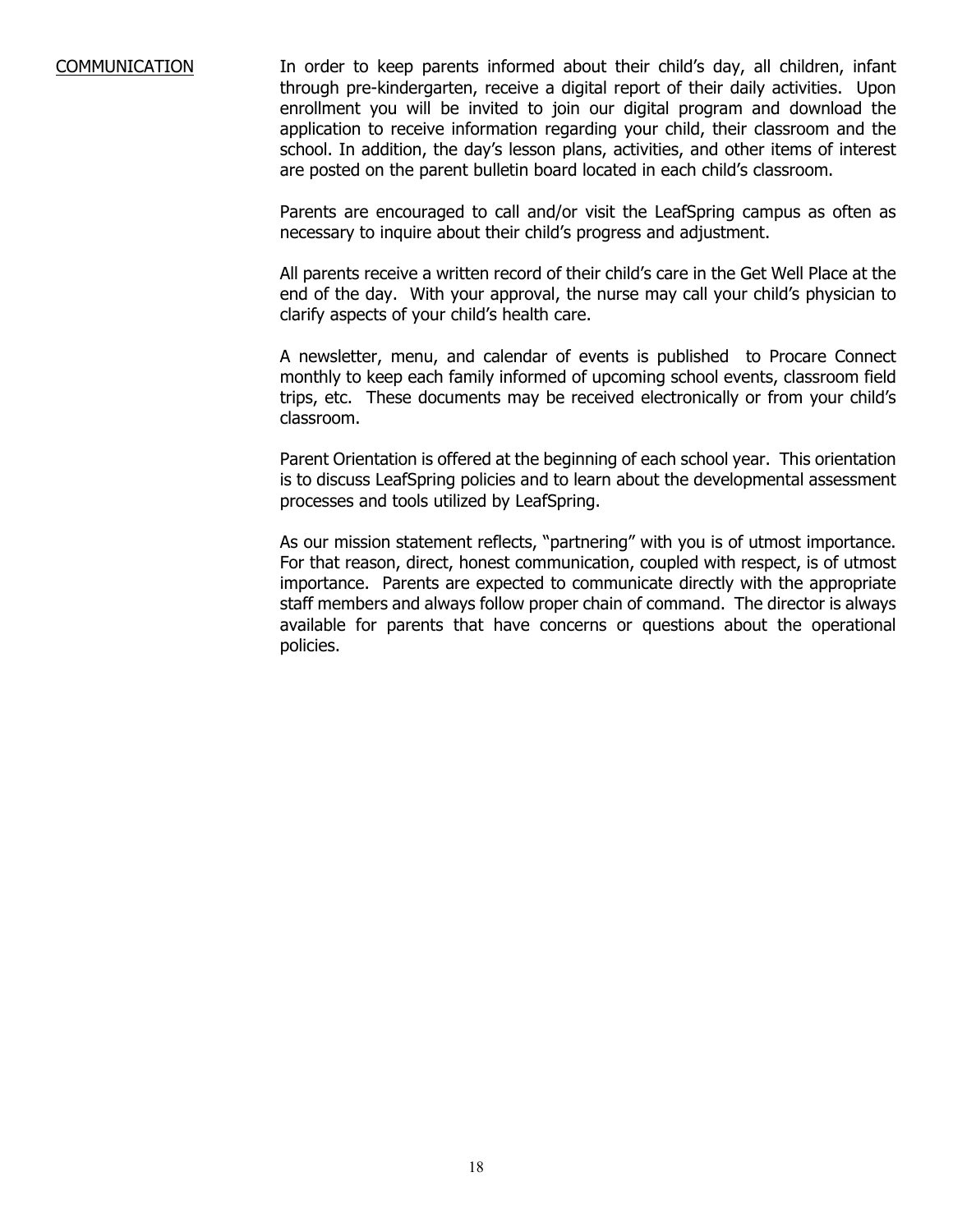### DISCIPLINE/GUIDANCE Discipline and guidance are based on an understanding of the individual needs and development of the child. The purpose of all discipline is to teach the child acceptable behavior and to guide him toward appropriate problem solving and selfcontrol. Depending on your child's age and the situation, one or more of the following discipline methods may be used:

- Positive reinforcement
- Positively focused communication
- Encouraging "Use of Words" in problem solving
- Discussion of natural and logical consequences
- Distraction/repeated redirection
- Time away from the group for no more than one minute per year of age (Last resort ONLY)

In more challenging discipline situations, the parents may be asked to develop an action plan with the Director and/or teacher for modifying the child's behavior. While we make every attempt to work through behavior issues, we also reserve the right to make decisions that are in the best interest of all children. If LeafSpring decides that a child is not the right fit for our program, a 2 week notice is given to the family when possible.

Children ARE NOT subjected to harsh and cruel treatment, humiliation, abusive language or punishment associated with food, napping or toilet training. Of course parents and guests are expected to comply with this same discipline philosophy while at LeafSpring or at LeafSpring events.

PROMOTIONS Because LeafSpring operates on a school year basis, promotions occur in August rather than on the child's birthday to foster classroom stability and peer group identity. Classroom assignments are made according to your child's age and developmental readiness.

> Weekly tuition fees are based on your child's classroom assignment and change when he/she is promoted to a new classroom with a different child to staff ratio.

> When classroom openings occur during the year, children are admitted from the waitlist according to priority.

> Established siblings of enrolled children and inter-company transfers receive wait list first priority when openings occur due to classroom changes.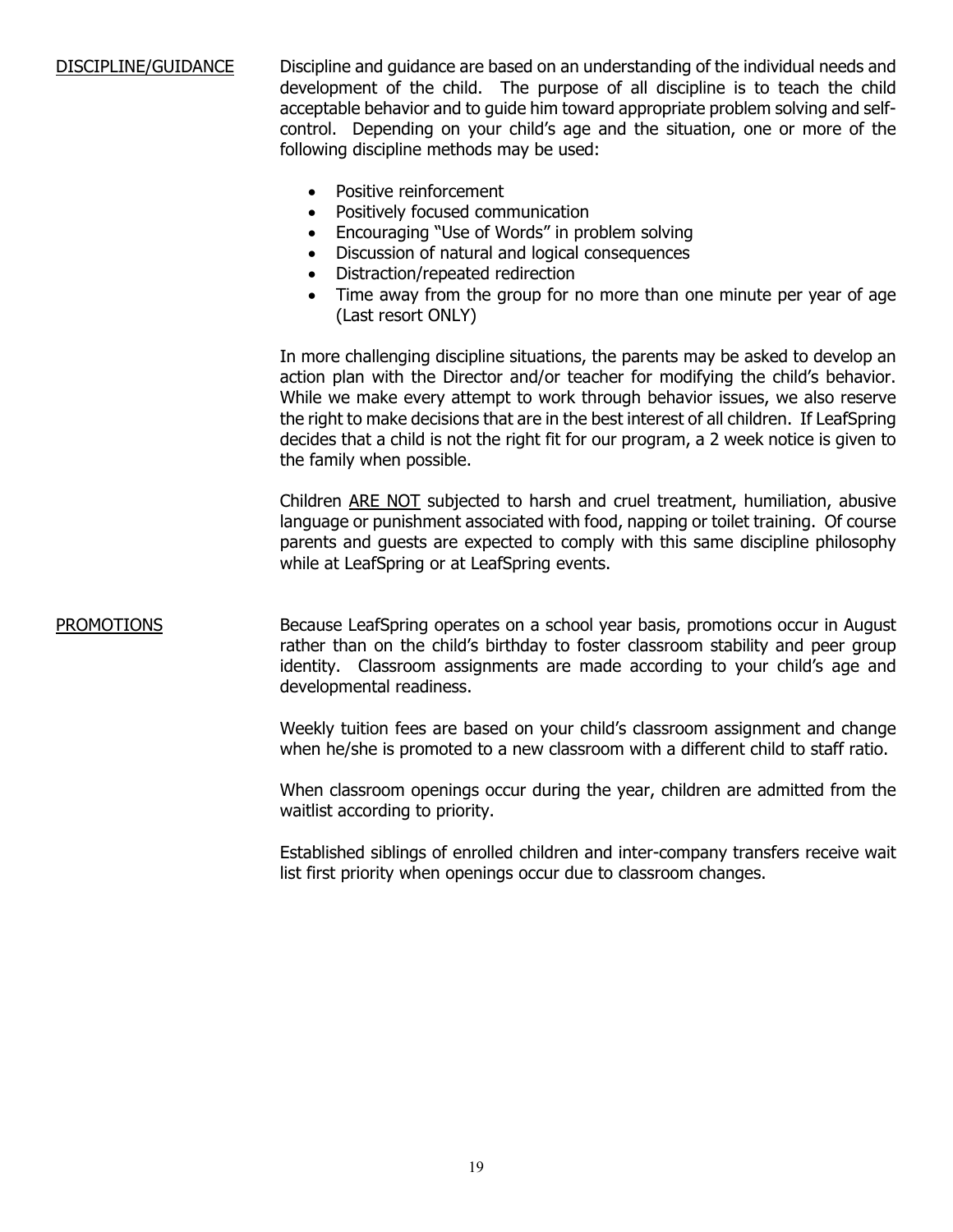### PARENT CONFERENCES Scheduled reviews of your child's development occur each October and May (or 3 months after enrollment). Following these reviews, a parent/teacher conference is held. Additional conferences may be scheduled throughout the year at your or<br>your child's teacher's discretion. We encourage open and continued We encourage open and continued communication about your child and his/her progress.

Children are evaluated throughout the year. Teachers create portfolios for each child. The portfolio contains developmental checklists, collection forms, art samples, photographs and anecdotal records. The children are evaluated in each developmental area: fine motor, gross motor, language/cognitive, social/emotional, and self-help skills. Portfolios are used by the teachers to plan appropriate activities that will foster the child's development and are also used as support should a child need additional guidance in any area. Portfolios are kept confidential in the classroom.

Private Kindergarten conferences occur every nine weeks. Pre-Kindergarten spring conferences may be held prior to May BEFORE county Kindergarten registration.

PARENT ACTIVITIES Please feel free to be a part of your child's LeafSpring experience by:

- Frequently calling or visiting
- Participating as a classroom volunteer
- Participating as a Parent Board classroom representative
- Participating in special events, parties, field trips
- Eating lunch with your child
- Completing our annual program evaluation

Parent volunteer service time may be reimbursed with tuition credit. Ask your Director for details.

PARENT ADVISORY BOARD Each year a minimum of two (2) representatives per classroom are invited to serve on the Parent Advisory Board. The Goals of the Board are to:

- Support the Mission, Vision & Values of LeafSpring
- Assist the Director in the planning of school events.
- Assist the Teacher in planning classroom events.
- Assist with various ongoing projects of the Board, i.e. Teacher Appreciation Week, Classroom "Wish Lists," etc.
- Solicit the help of other parents as needed for special projects.
- Support staff development through educational stipends.
- Act as a consulting body at the Director's request.
- HEALTH SUPERVISION All children are required to have a current physical examination and up to date immunization records on file. This information must be updated when your child is six months, twelve months, eighteen months, two years, and five years old. Please provide LeafSpring with an updated physical/ immunization record at each of the above ages. Currently the local health authority does not require children to have TB tests. If local health does deem it necessary then LeafSpring will require all children to receive one. TDSHS requires that all children who are 4 by September 1 and all Private Kindergartners have hearing and vision screening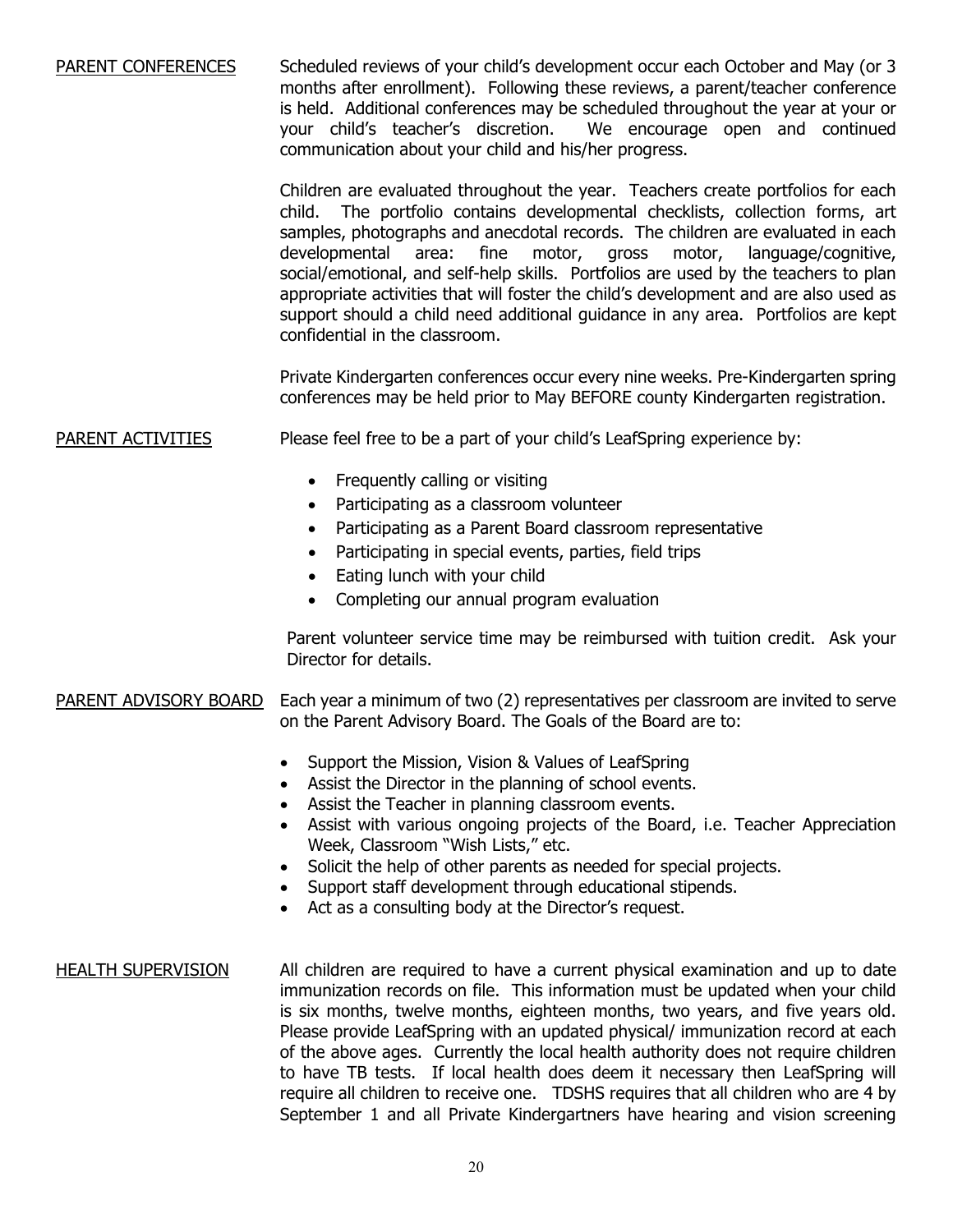within 120 days of admission. LeafSpring will provide this to children unless they have documentation from a doctor. Results will be communicated with parents. Proper government paperwork must be completed for any child who attends without immunizations. In the event of an outbreak of vaccine preventable illness, children without immunizations will be prohibited from attending.

Please visit <http://www.cdc.gov/vaccines/schedules/index.html> to view the schedule and list of vaccine preventable diseases.

All newly hired LeafSpring employees shall review the preventable vaccine illness list and verify that they have been immunized against the noted diseases.

- If your child is ill… To protect the health of other enrolled children, LeafSpring is not able to care for your child if he/she has:
	- Temperature of 99.4° axillary (under the arm)
	- Severe cold symptoms
	- Pinkeye
	- Communicable disease
	- Unexplained skin rashes or discharge
	- Sore throat with fever or rash
	- Uncontrolled diarrhea and/or vomiting
	- Does not feel well enough to participate in usual daily activities
	- Thrush
	- Lice

Children who present these symptoms may be eligible for Get Well Place. Get Well Place is available for children who are mildly ill. If your child becomes ill during the day the Get Well Place nurse will assess your child. You will be notified of your child's symptoms and whether or not your child's symptoms require exclusion from the classroom and if extended Get Well care is available.

Children may return to LeafSpring when:

- Temperature has been less than 100° axillary for 24 hours without feversuppressing medication.
- Vomiting has subsided for 24 hours.
- Stool consistency has significantly improved.
- Strep throat has been treated with antibiotics for at least 24 hours and marked clinical improvement noted.
- Pinkeye has been treated for 24 hours and marked clinical improvement noted.
- Lice has been treated and hair is nit free.
- Child has completed contagious stage of communicable illness.
- Child has clearance for readmission from M.D. (without overriding LeafSpring policies).
- Child feels well enough to participate in school activities.

Please provide teachers with information regarding the care of your recuperating child upon return to school after an illness.

LeafSpring will notify you if your child has been exposed to any communicable disease at school. Parents are asked to notify LeafSpring if their child has been exposed to any communicable disease in the community.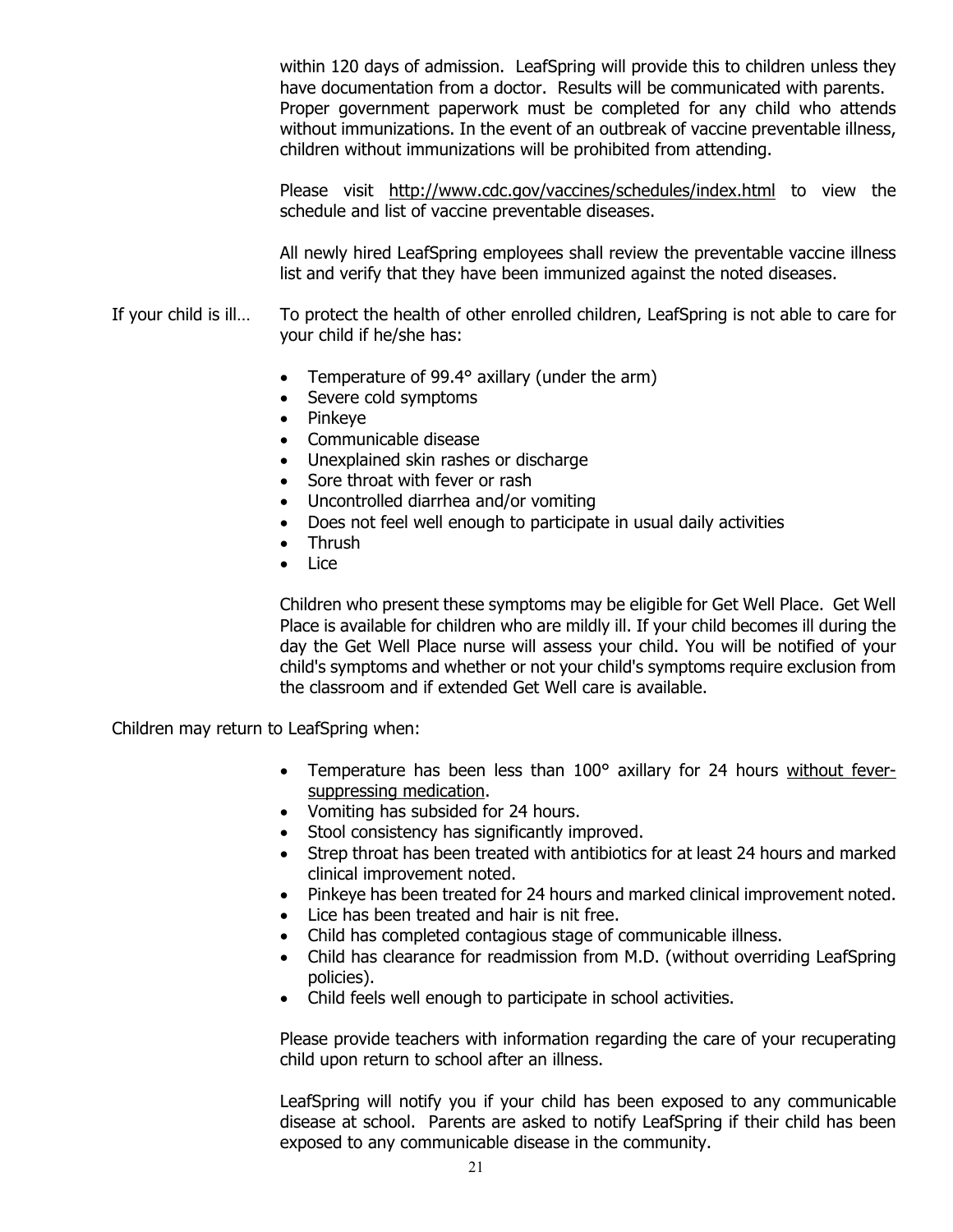GET WELL PLACE Get Well Place is available to all LeafSpring enrolled children and children that attend on a seasonal or drop in basis. According to set admission criteria, children may be admitted to the Get Well Place with a doctor's note or approval from health care professional.

> Children are admitted daily on a first-come, first-served basis. Priority is given to children currently enrolled in LeafSpring programs. Advance registration reservations are requested by calling ahead and you will be informed at that time if space is available. Get Well Place is considered full when the number of children registered meets the teacher-child ratio and/or there are children in attendance exhibiting three different symptoms and your child's symptoms do not match any of them.

> All children are screened by the nurse to determine eligibility for admission. Initial screening may be done by phone. Upon admission, please remain with your child until this screening process is completed. (Registration and Screening takes approximately thirty (30) minutes) If your child has symptoms that would exclude him/her from the Get Well Place, or if the nurse needs more information, you may be asked to have your child evaluated by a physician before admission is authorized. Children being readmitted are examined to determine if they continue to meet the admission criteria.

- What to Bring to GWP Once admitted, continual observations are made to monitor your child's progress. If his/her condition worsens, we will call you and make arrangements for you to pick up your child. Your child may be readmitted after his symptoms return to mildly ill status, or with his doctor's recommendation. In order to make your child as comfortable as possible while at the Get Well Place, please pack the following items, in his/her tote bag:
	- Small blanket.
	- A favorite toy/video (optional).
	- Something that belongs to the parents (optional). This can be very comforting to the child as a "guarantees your return!"
	- Comfortable clothing or pajamas.
	- Change of clothes—"just in case."
	- Clothing suitable for outdoor play (if the child's condition warrants).=
	- •
	- A generous day's supply of prepared, bottled formula and baby food (infants only).

Please label all items with the child's name. The Get Well Place cannot be responsible for items lost or misplaced that have not been properly labeled.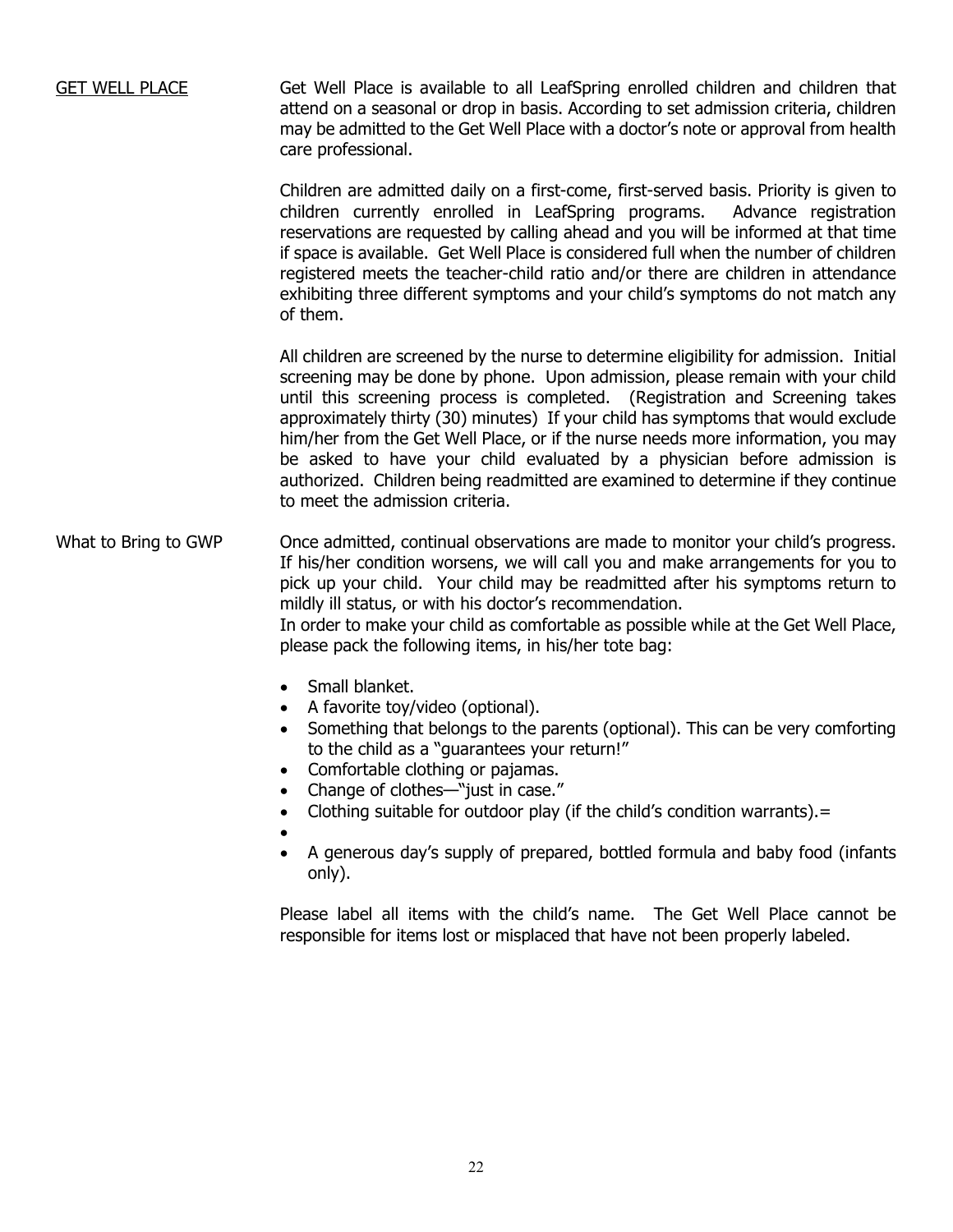ISOLATION POLICY The Get Well Place operates in an isolated, separately ventilated space which is architecturally adjacent to the LeafSpring Preschool.

> To prevent the spread of illness, children are assigned to areas related to their illness. Children with different symptoms are placed in separate rooms.

> Children who share the same symptoms are placed in the same room. The nurses direct and instruct teachers and children in measures necessary to prevent the spread of illness.

MEDICATIONS Parents must authorize, IN WRITING, administration of all prescription and nonprescription medications. This includes medications brought from home as well as those provided by the Get Well Place. This includes sunscreen, diaper ointments and insect repellant. A special authorization form is available for these topical medications.

> Prescribed medications must be in the dated original container labeled with the child's name, dosage, directions for administration, the physician's name and the name of the medication. Prescription medications are only administered to the child for whom the prescription is written.

> SAMPLE MEDICATIONS MUST BE IN ORIGINAL PACKAGING, LABELED WITH YOUR CHILD'S NAME AND ACCOMPANIED BY A WRITTEN PRESCRIPTION FROM YOUR PHYSICIAN.

> To facilitate administration, you may request to have the prescription divided into two bottles by your pharmacist: one for school and one for home.

> Non-prescription medications must be in the original packaging and labeled with your child's name, the name of the medication, and the dosage. Labels are available for you to complete the above information. Get Well Place medication labels should not obscure the name of the medication. All non-prescription medication and over the counter products are administered according to the manufacturer's recommendation. Non-prescription medications and over the counter products will be not be kept beyond the expiration date of the product. Children under the age of 2 must have a doctor note to administer any and all medications including topical ointments. Children under 6 must have a doctor note to administer Benadryl. The forms must include dosage instructions.

> MEDICATIONS WILL NOT BE GIVEN WITHOUT PROPER AUTHORIZATION AND LABELING.

> All medications are administered by the Get Well place registered nurse or the person designated and supervised by the Get Well Place nurse. Medications are given three times a day: 8:00 a.m, 12:00 p.m. and 4:00 p.m.

> All medication authorizations expire after ten (10) days unless renewed by the parent. Long term prescription drug use may be allowed if the physician and parent authorizes extended drug administration, IN WRITING.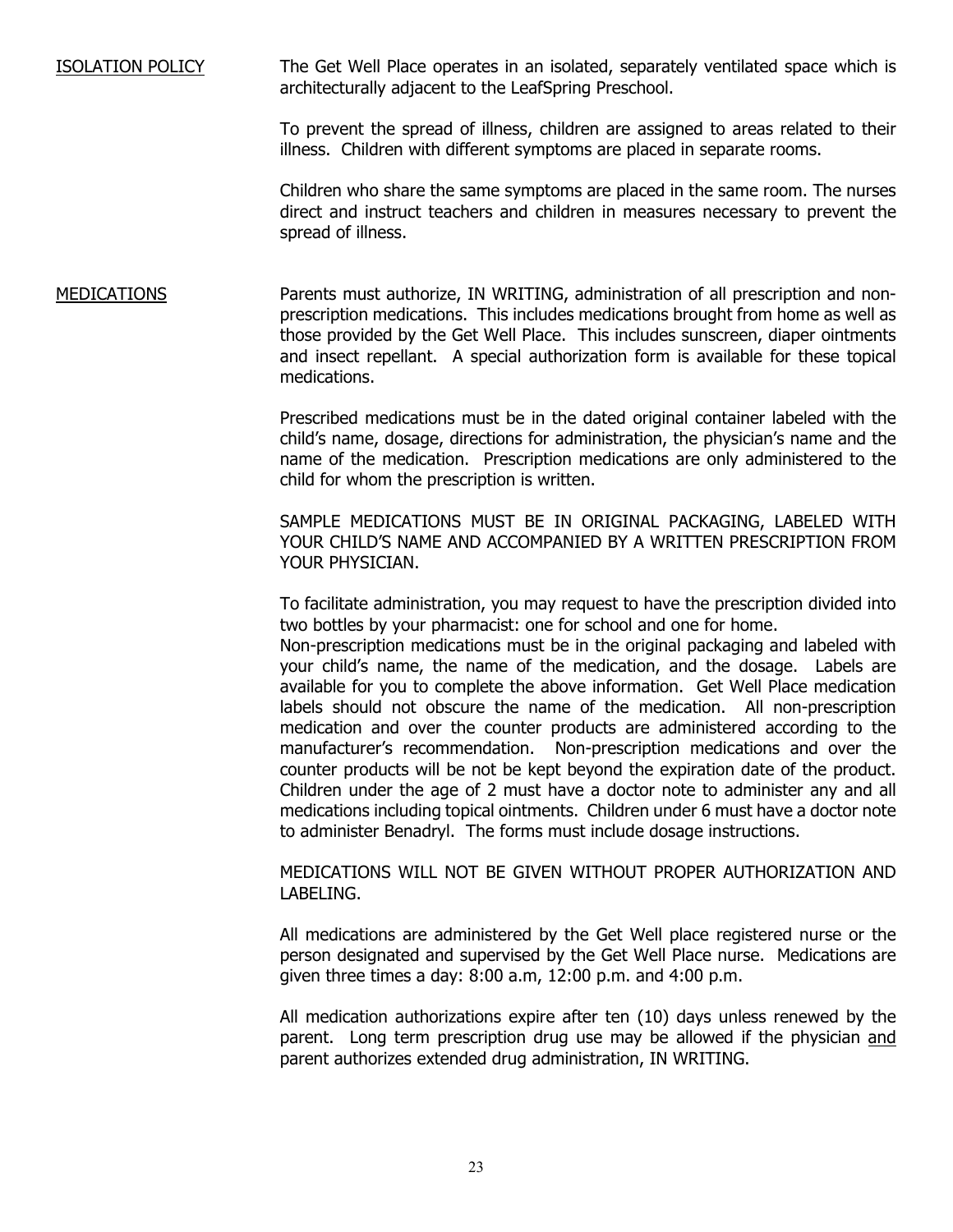If a child is on a medication only administered at home (including, but not limited to: acetaminophen, ibuprofen, antibiotics, antihistamines, decongestants, psychotropic, etc.) parents must notify the classroom teacher and/or the Get Well Place nurse so that appropriate observations relating to the medication may be noted.

Any medication changes, i.e., dosage, brand, etc., must be communicated immediately to the classroom teacher and/or the Get Well Place nurse. This applies to short term, long term, and at-home-only medications.

Parents will be notified in writing and by phone when a medication is approaching expiration. The parent will be given 3 notices to pick up medication. 5 days after last notification, medication will be disposed of. No expired medication will be stored.

EMERGENCY CARE In the event that your child has an accident or injury that requires medical treatment, you will be notified of the incident as soon as possible. Necessary first aid and/or emergency treatment will be given until you arrive. For minor accidents, parents are notified by written report at time of pick up unless the nurse deems otherwise. In the event of fire, disaster, or need to evacuate the building, the emergency

evacuation procedures posted throughout the building will be followed. If returning to the building is not possible, children will be sheltered in a facility previously arranged by the school. To prepare for potential disaster, regular fire and tornado drills are held.

EVERY EFFORT WILL BE MADE TO CONTINUE ISOLATION OF CHILDREN ADMITTED TO THE GET WELL PLACE THROUGHOUT THE EVACUATION PROCEDURES.

ACCIDENT INSURANCE Children enrolled in LeafSpring are covered by a group accident insurance plan. This secondary insurance policy provides coverage for the hours your child is in attendance and covers any expenses not paid by your insurance carrier (including deductible and co-payments).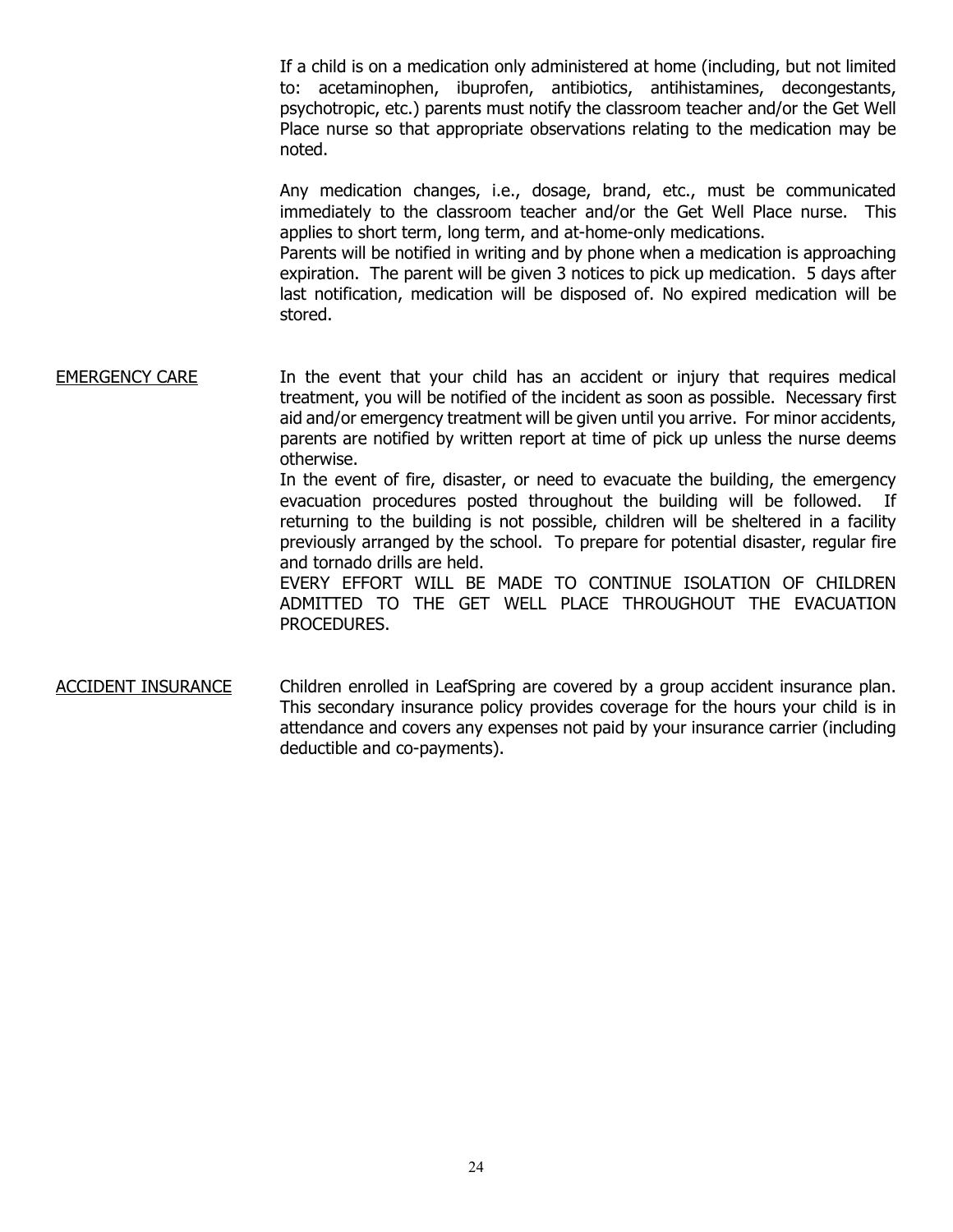CHILD ABUSE All cases of suspected child abuse and neglect must be reported to Child Protective Services. The Director will be notified of all situations warranting concern. By Texas State Law, any legitimate suspicion must then be reported. All employees receive one hour of annual training in the signs and symptoms of child abuse as well as reporting procedures. Accordingly, parents will receive information on signs and symptoms of child abuse, reporting procedures and support information for parents who has a child who has been a victim of abuse. This information will also be available as a handout at the front desk.

The Texas abuse hotline is 1-800-252-5400.

- DAILY HEALTH CHECKS All teaching staff receive annual training in health and safety. Each teacher will conduct a daily health check for each child upon arrival. Each health check is a visual observation. Teachers will clarify with the parent any scratch or other physical mark. Children who appear to be ill or injured will be taken to the nurse for further observation and action. Injuries seen at arrival will be documented.
- INCLEMENT WEATHER We strive to accommodate the needs of all our families while keeping in mind the safety of the children in our care and our staff. LeafSpring School reserves the right to close at any time due to severe weather conditions, or other emergencies and/or natural disasters. LeafSpring follows the North East School District's guidance and decisions regarding when to close or safe to remain open during inclement weather. Watch your local news and parent communication ap for closures. This includes possible delayed openings and/or early closures should the weather deteriorates or improve during the day. Unfortunately, no refunds are given due to inclement weather closings.
- EMERGENCY CARE LeafSpring shall remain in a state of ready response to potential internal and external threats. LeafSpring has Emergency Preparedness Plans in place for internal threats/dangers, intruder/hostage situations, unauthorized pick-ups, biochemical threats, bomb threats/unsafe building conditions, and external threats like severe weather/tornado. Each classroom has a copy of the emergency plan. Evacuation signs are located in each classroom and each classroom has an Emergency Bag containing, but not limited to, water, snacks, first aid supplies, flashlights and batteries. A detailed copy of the emergency plans is available upon request. The evacuation location for the Cibolo location will be LeafSpring Sonterra located at 322 E. Sonterra, San Antonio, Texas 78258. The evacuation location for the Sonterra location will be LeafSpring Cibolo located at 3108 Marshall Rd. San Antonio, TX 78259.
- CONFIDENTIALITY Family and child information is confidential. All teachers are required to sign a<br>confidentiality agreement upon hiring. Children's files are accessed by confidentiality agreement upon hiring. administrative personnel only.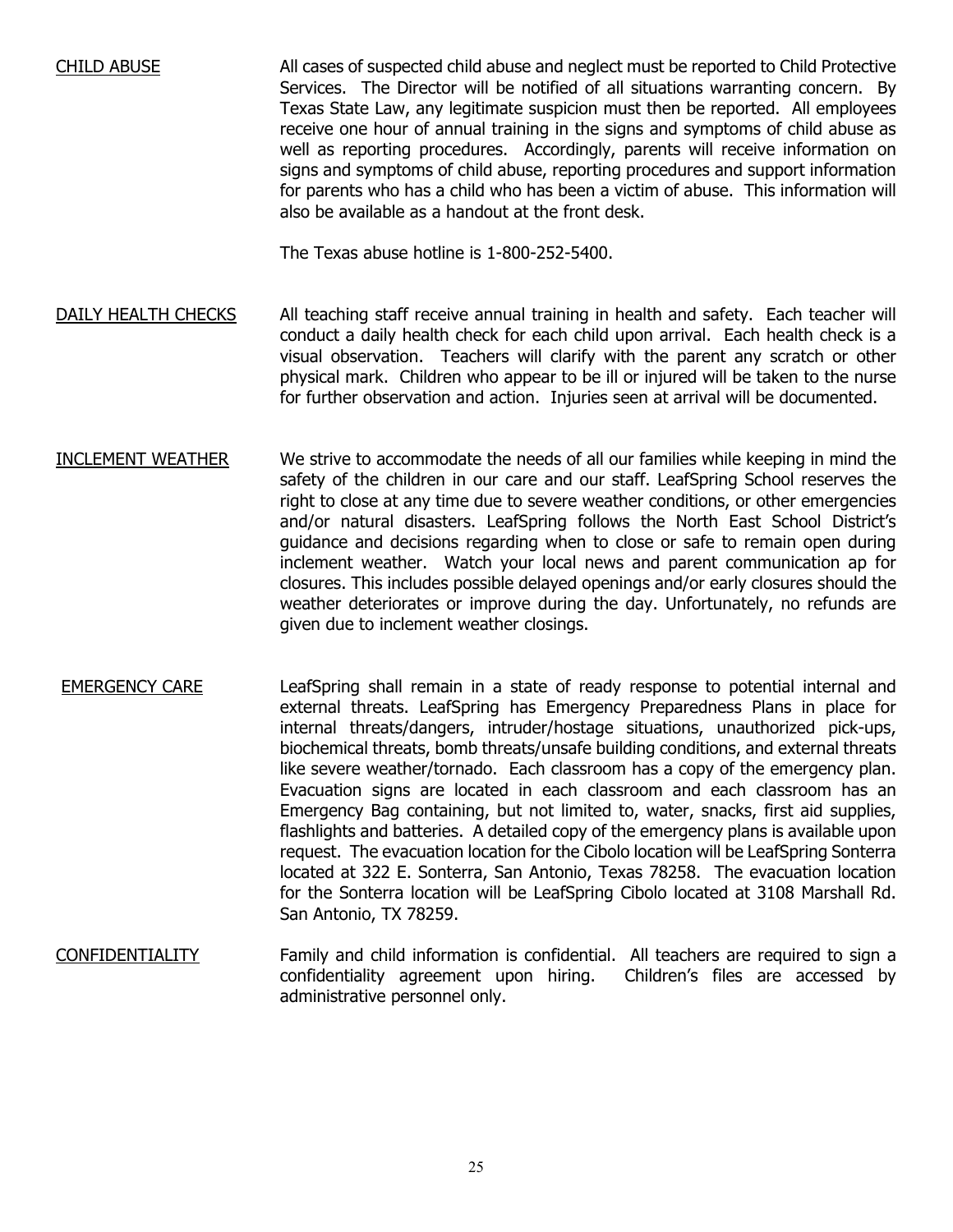DRUG & SMOKE FREE ENVIRONMENT LeafSpring is committed to health and the prevention of illness. Therefore, the use of tobacco, alcohol, and drugs is not allowed on the LeafSpring campus. Additionally, children will not be released to individuals who appear to be under the influence of mind-altering substances.

- PEST CONTROL **A** Licensed Pest Control Service provides a monthly treatment at the Preschool and the Village.
- GANG FREE ZONE Under the Texas Penal Code, any area within 1000 feet of LeafSpring is a gangfree zone. Criminal offenses related to organized criminal activity are subject to harsher penalty.
- NON-COMPETE ETHIC Each employee of LeafSpring is bound to a non-compete ethic. To maintain employment at LeafSpring, employees receive training and gain experience in the care of children. LeafSpring underwrites this training and experience and because LeafSpring families are potential users of these skills, employees may not solicit or accept any offer of employment from anyone, or on behalf of anyone, whose child has received care at any of the company's facilities during the time of employment. However, child care offers, if they are limited to providing child care outside of the company's normal operating hours, may be accepted. Employees must notify the Director immediately if such an offer is made. Parents are asked to notify the Director if such an offer is solicited by an employee of LeafSpring.
- TERMINATION POLICY LeafSpring reserves the right to dismiss a child, with two weeks written notice, for reasons of non-cooperation, delinquency in payment of fees, or the inability of the child or parent to adjust to the school program, as determined by the Director and/or the Board of Directors. Prior to dismissal, every effort will be made to facilitate adjustment to the program.

Prior to the voluntary withdrawal from LeafSpring, a minimum of two weeks written notice is required. If the parent withdraws a child without a two-week written notice, parents will be billed for the two weeks of tuition. Vacation time may not be used in conjunction with termination notice.

At the time of a child's thirteenth birthday, the family will be notified that care will terminate once the child turns fourteen.

POLICY CHANGES LeafSpring, Inc. reserves the right to change and/or amend our program and/or policies with advanced, written notice.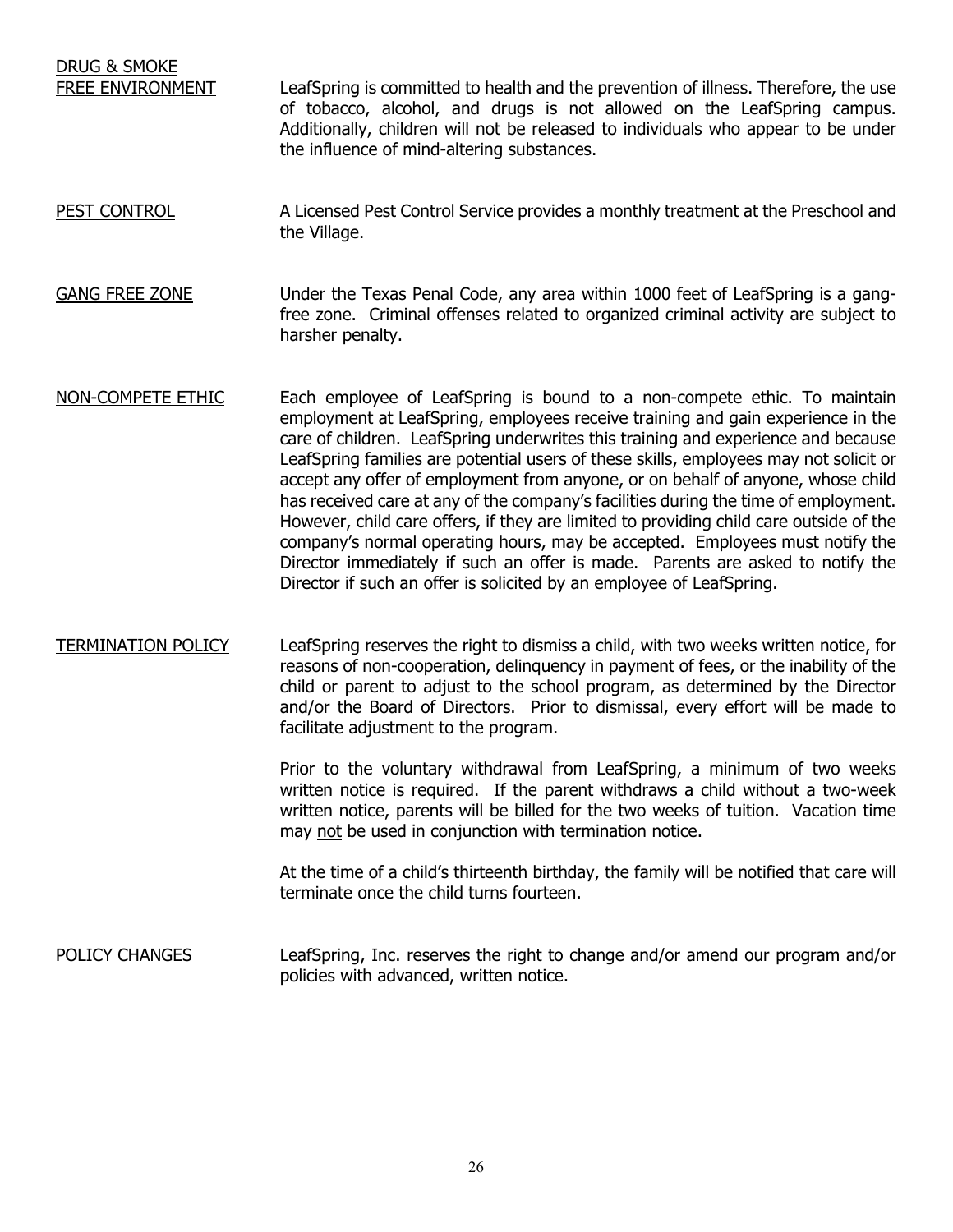TRANSLATOR If a translator is needed to clearly communicate any information regarding policies, your child or any other information, please let us know and we will do our best to accommodate your needs.

> Si un(a) traductor(a) es nescesario para comunicar informacion respeto a las pólizas, de su niño/a o otra información, favor de dejar nos saber y haremos lo posible para complacer sus necesidades.

> Si vous avez besoin d'un interprète pour communiquer toute information politiques et procédures pour votre enfant s'il vous plaît laissez-nous savoir. Nous ferons notre possible pour accommoder vos besoins.

> જો તમે અનુવાદક જરૂર કોઇ નીતિ માહિતી અથવા તમારા બાળકને વાતચીત કૃપા કરીને અમને જણાવશો. અમે અમારા પ્રાપ્યતા મુજબ તમારી જરૂરિયાતોને સમાવવા કરશે.

> Если вам нужен переводчик для передачи любой информации политики или вашего ребенка, пожалуйста, дайте нам знать. Мы сделаем все возможное, чтобы удовлетворить ваши потребности.

> यदि आप कोई नीति जानकारी सवाद करने के लिए एक अनुवादक की जरूरत है कृपया हमें पता है। हम अपनी आवश्यकताओं को समायोजित करने के लिए अपनी तरफ से पूरी कोशिश करेंगे।